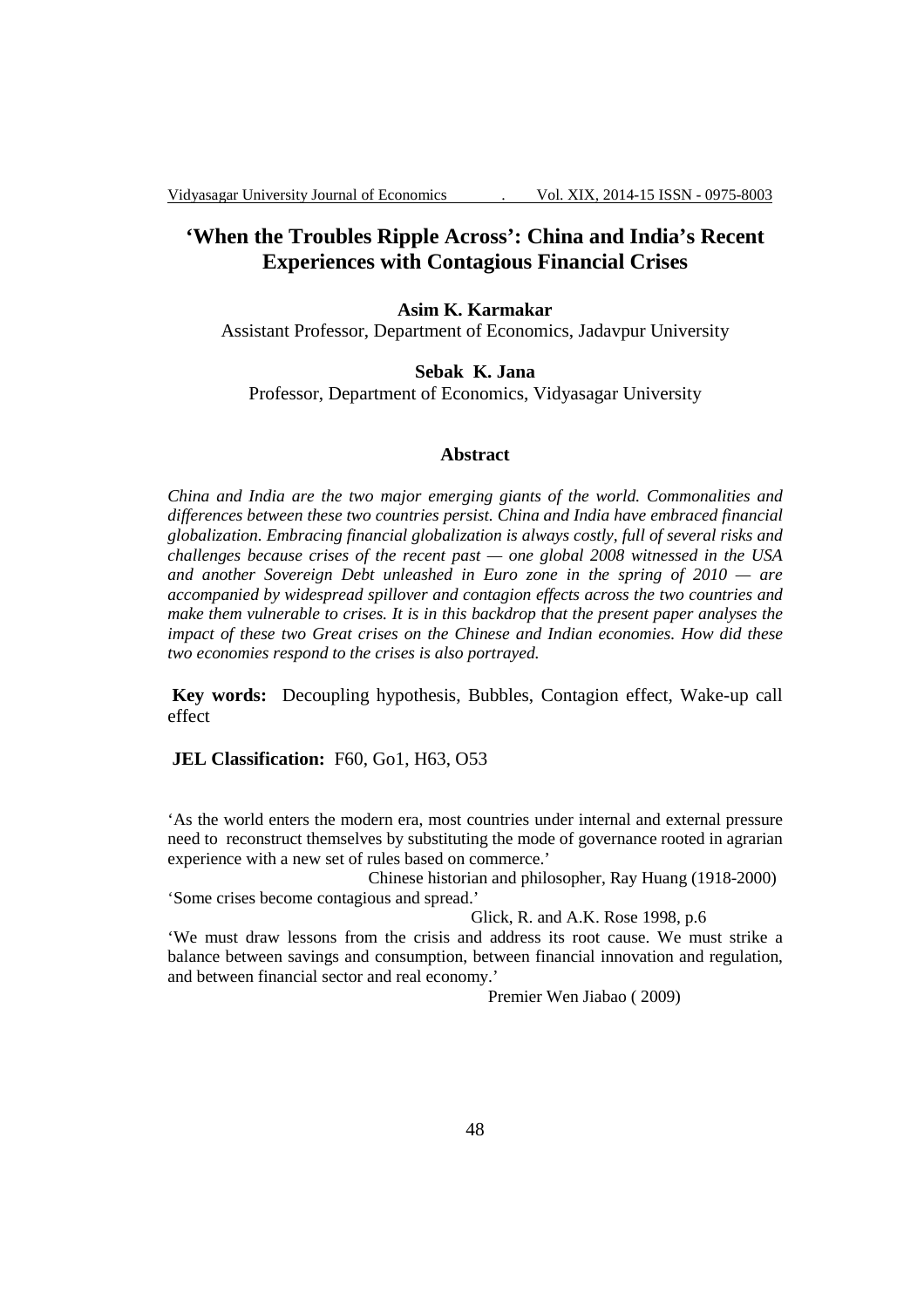## **1. Introduction**

China and India together constitute more than one third of the total world population. They operate the largest economies in the emerging market economies. They dominate in scale, diversity, technological sophistication and dynamism. These two Asian giants have followed distinctive paths, though they started from a similar base. At the beginning of the 1950s, both China and India were predominantly rural, low-income economies, with agriculture the predominant sector, contributing more than three-quarters of the total GDP. Over more than five decades, China and India have made rapid progress in their standard of living, in their structural transformation of their economies, and in the development of their secondary and tertiary sectors. Nay, in some respects both of them shows sign of developed countries. China's and India's export baskets are similar to developed countries 'export baskets'. This has increased their competitive edges.

China is unique. It is now at the stage of transitioning from a middle incomecountry to a high- income country with its per capita income hit \$4,333 according to World Bank estimates —with world-class cities on its coast that offer everything one can find in a developed country. Nobel Laureate Robert Fogel forecasts that in 2040, China's GDP in terms of PPP will reach \$123.7 trillion, its per capita GDP will amount to \$85,000, 2.4 times the global average. China is also unique in one other respect— it continues to grow at a very rapid rate. China is the world's largest exporter of high technology products and after replacing Japan in 2010 has become the second-largest economy, largest energy consumer, and largest auto market in the world but average income is still far below that of advanced economies. Wages are rising and people are prospering, but 36 million households remain below the poverty line. But the way it is reducing the rate of poverty is remarkable so that any economic historian should remember.

The accession of China as the 143<sup>rd</sup> member to the WTO on 11 December, 2001 poses issues that are in many respects unique. As a powerful developing nation with strong political and economic structure, its entry ensures to produce substantial changes in the WTO. Its accession expands the territorial scope of the WTO and the level of trade it governs; it also helps to "lock in "the impressive steps" (*Barton, Goldstein, Josling, & Steinberg 2008*). China is fundamentally different from other WTO members including India, partly because of its size, partly because of its particular political- economic structure. China is perceived as a military rival of some important WTO members. China is different along three dimensions: its political – economic forum, the scale of its economic growth, and the strategic military context. A comparison of its economy with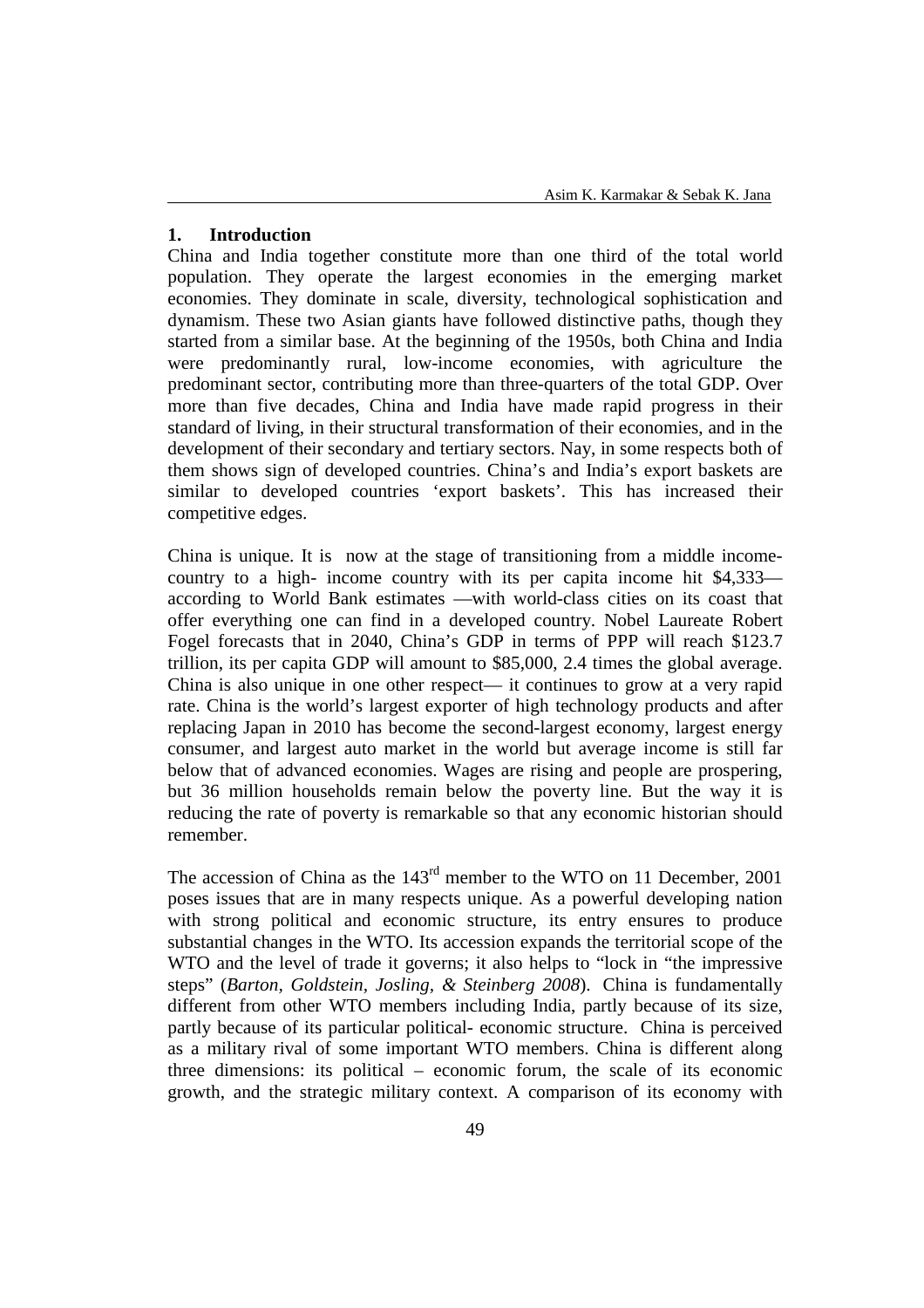India explains much more (Table1). The entry of China is changing from a centrally planned, communist system to something as of yet not fully defined. We may christen it as socialist market economy with Chinese face.

China's reform began much earlier (1978) than India's (1991) and had pursued consistently. Whereas due to weak coalitions and complexity of Indian politics India's reform has been more stop-start or we may call it gradual as a result, China's political stability has resulted in faster growth over a long period. China's GDP and GDP per capita are both over twice than that of India. China's strategy of developing through exporting is illustrated by the fact that its exports of goods were 8 times greater than those of India, representing 36% of GDP compared to 20% in India. China also exports a greater value of commercial services than India.

In term of overall investment China has outstripped India and has benefitted from high levels of domestic savings. FDI inflows into India are much lower than Chinese levels. Subsequent to market-oriented reforms, both India and China have been successful in achieving a turnaround in their economic growth rates. Today, India and China, both being the active members of the WTO, are among the fastest growing economies of the world. India is the fourth largest economy of the world. However, certain important contrasts are evident in the growth process in the two countries. China's growth pattern exhibits striking similarities with the manufacturing-based export-oriented growth while Indian growth reveals some notable idiosyncrasies. China followed the conventional pattern of shifting labour from agriculture to labour-intensive manufacturing. By contrast, India seems to be skipping the intermediate stage of industrialization and directly moving to the final stage of services-led growth. During the last two decades (1990-2010), the share of manufacturing in India's GDP remained low in the range of 14-17 per cent as against 30-33 per cent for China.

But the scenarios have changed in the last few years. Economic Survey, Government of India (2016-17) forcefully argues that China's export expansion over the past two decades was imbalanced in several ways: the country exported far more than it imported; it exported manufactured goods to advanced countries, displacing production there, but imported goods (raw materials) from developing countries; and when it did import from advanced economies, it often imported services rather than goods. As a result, China's development created relatively few export-oriented jobs in advanced countries. In contrast, India's expansion may well prove much more balanced. India has tended to run a current account deficit, rather than a surplus; and while its service exports might also displace workers in advanced countries, their skill set will make relocation to other service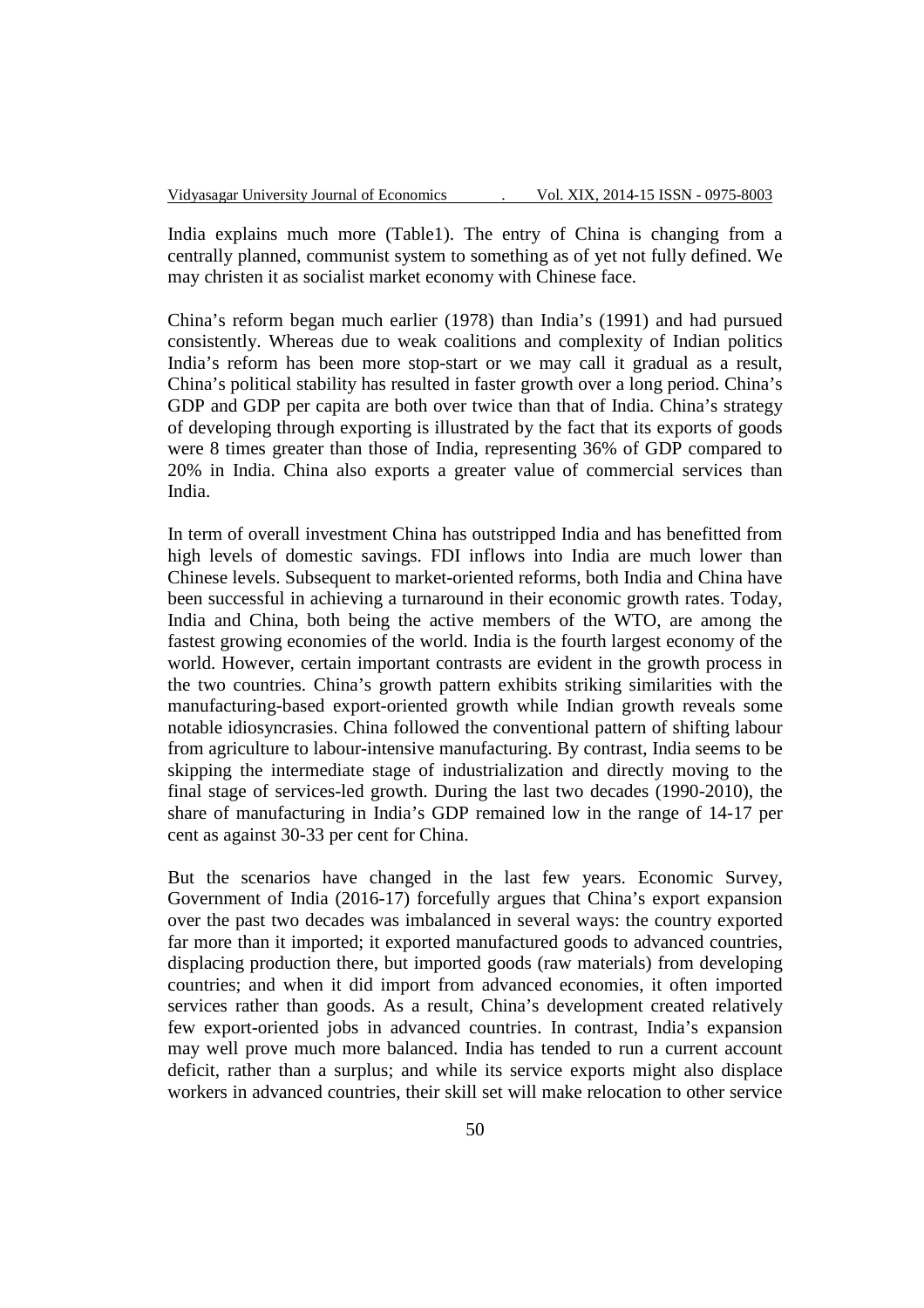activities easier; indeed, they may well simply move on to complementary tasks, such as more advanced computer programming in the IT sector itself.

Back in 2003, the Indian economy was fairly small and still relatively closed to the outside world, generating per capita incomes that lagged far behind that of other emerging markets. Today, India has become a middle income country. Its economy is large, open, and growing faster than any other major economy in the world. In many ways, then, India's economy is converging toward the large, open, prosperous economies of the West. But its trajectory is different in one fundamental way. While India's pace of growth has quickened in the past quarter century, the dynamism of advanced countries has ebbed, particularly since the Global financial crisis. The poorer Chinese provinces are catching up with the richer ones, but in India, the less developed states are not catching up; instead they are, on average, falling behind the richer states. Evidence so far suggests that in India catch up remains elusive.

However, the major contrasts between the economies of India and China are clearly evident in Table 1. So much so are the commonalities and differences between China and India. However, in the Table 1 we have articulated that China and India have embraced financial globalization. Question may naturally come: Is there any risk for embracing it? History is the evidence to the fact that embracing financial globalization is always costly, full of several risks and it invites challenges. Several explanations for the causes of the crises and their falloutsboth theoretical and empirical are at hands.

|                     | India                                                                                                               | China                                                                                                                                                                                                                                           |  |  |
|---------------------|---------------------------------------------------------------------------------------------------------------------|-------------------------------------------------------------------------------------------------------------------------------------------------------------------------------------------------------------------------------------------------|--|--|
| Items               |                                                                                                                     |                                                                                                                                                                                                                                                 |  |  |
| Political<br>system | Democratic<br>India embraced globalization<br>disorganized capitalism and<br>embraced neo-liberalism since<br>1991. | Authoritarian, one-party rule,<br>long-term tension between<br>market and state system.<br>Socialist market economy and<br>opened up its economy in<br>1978, much earlier than India.<br>It has transformed from a<br>centrally planned command |  |  |
|                     |                                                                                                                     | economy to a decentralized<br>market economy.                                                                                                                                                                                                   |  |  |
|                     | After independence, highly                                                                                          | The same as like India                                                                                                                                                                                                                          |  |  |
| Development         | controlled administrative                                                                                           |                                                                                                                                                                                                                                                 |  |  |

**Table 1: Comparison of China and India**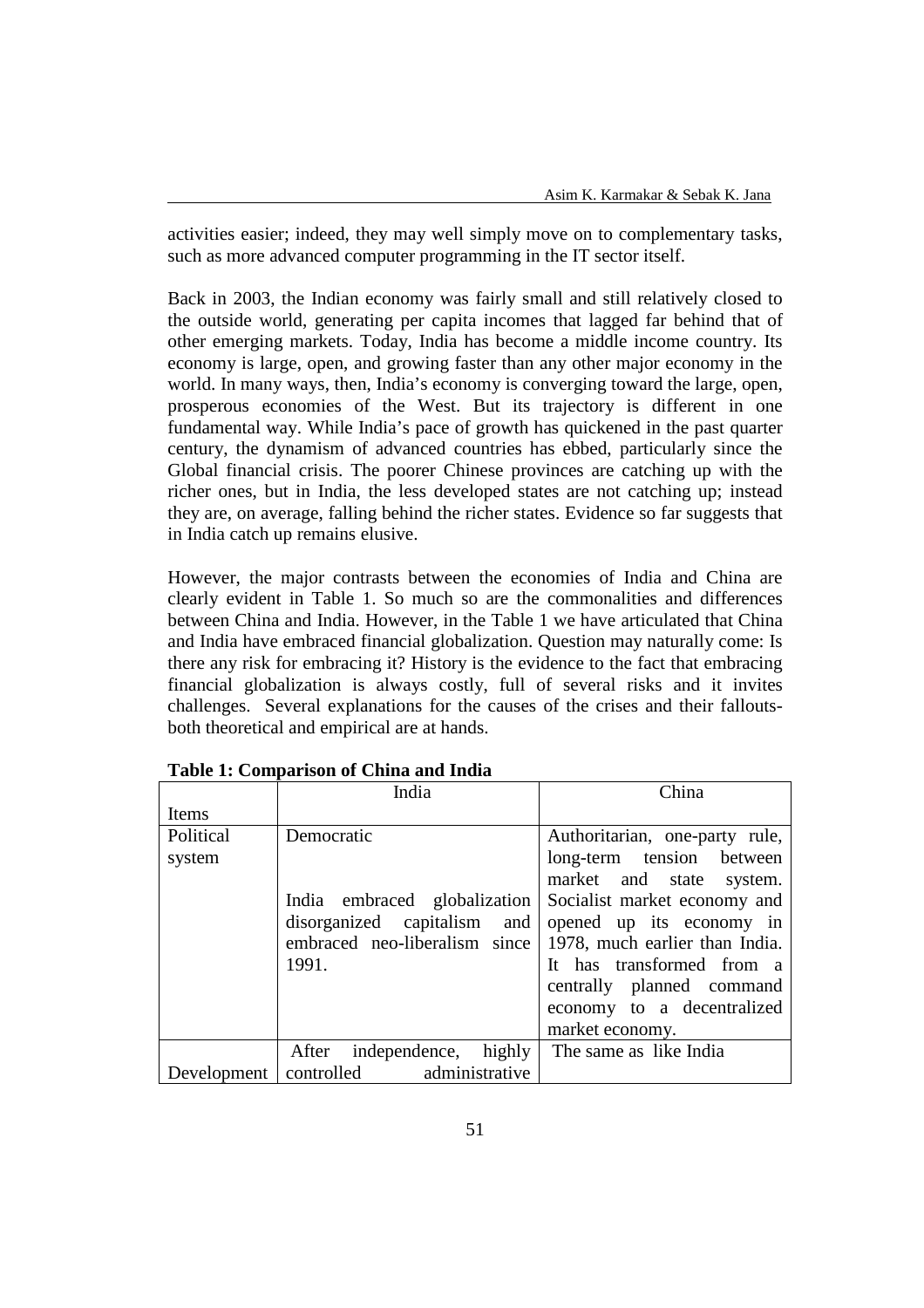Vidyasagar University Journal of Economics . Vol. XIX, 2014-15 ISSN - 0975-8003

| planning       | strategy and price distortion                              |                                |
|----------------|------------------------------------------------------------|--------------------------------|
| strategy       | policy                                                     |                                |
| Rule of law    | 'License, permit and quota raj'                            | Many laws in place but weak    |
|                | toned down but still overly                                | and inconsistent enforcement   |
|                | bureaucratic for which India-                              | of regulations and contracts   |
|                | enterprises still face<br>based                            |                                |
|                | challenges in terms of ease of                             |                                |
|                | doing business.                                            |                                |
| Economic       | India experienced 'growth                                  | China did not experience such  |
| growth         | paradox' during 1986-2001 due                              | growth paradox during 1986-    |
|                | to a huge gap between Real                                 | 2001. China's GDP has grown    |
|                | GDP Per-capita and<br>Real                                 | at a phenomenal rate since the |
|                | Consumption Per-capita.                                    | 1970s.                         |
|                | India's growth trajectory has                              |                                |
|                | passed through several ups and                             |                                |
|                | down.                                                      |                                |
|                |                                                            |                                |
| Economic       |                                                            |                                |
|                | Excellence in services $-$ IT                              | Manufacturing workshop of      |
| structure      | consulting, software, call                                 | world — increasingly<br>the    |
|                | centres; growing strength in                               | sophisticated products.        |
|                | financial analysis, industrial                             |                                |
|                | engineering and drug research.                             |                                |
| Infrastructure | Poor $-$ on obstacle<br>to                                 | Infrastructure spending<br>is  |
|                | development: black-outs; much                              | high. Much investment made     |
|                | electricity obtained illegally;                            | (more to be done): 10 times    |
|                | inadequate transport.                                      | more paved roads than India;   |
|                | Infrastructure expenses are low                            | power costs 10 times lower;    |
|                |                                                            | phone penetration rates six    |
|                |                                                            | times higher.                  |
| External       | Some trade liberalization but                              | Well integrated into global    |
| trade          | scope for more; FDI opened                                 | economy - dependent<br>on      |
|                | more recently but caps remain.                             | foreign firms (half exports by |
|                | Services exports have<br>done                              | MNEs); heavy use of FDI.       |
|                | better than China. Now India                               |                                |
|                | has emerged as a global player                             |                                |
|                | IT and business process<br>in                              |                                |
|                | outsourcing<br>and                                         |                                |
|                | pharmaceuticals.                                           |                                |
| Public sector  | Large and loss making $-$ smaller   Large and loss making. |                                |
|                |                                                            |                                |
|                | in India                                                   |                                |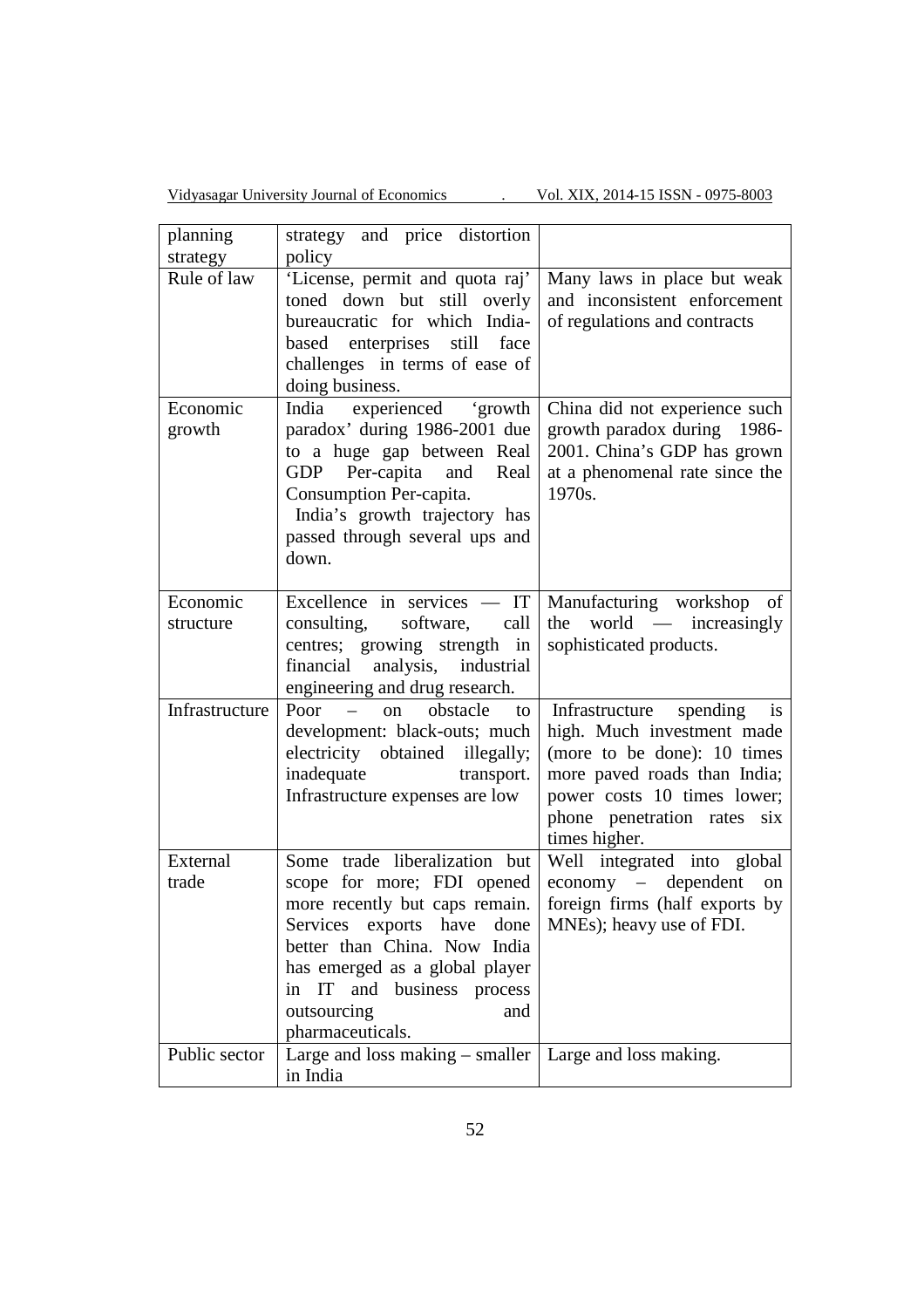Asim K. Karmakar & Sebak K. Jana

| <b>Banking</b>         | Weak, underdeveloped.                                                                                                                                                        | Weak, underdeveloped.                                                                                                                                                                                                                                              |  |  |
|------------------------|------------------------------------------------------------------------------------------------------------------------------------------------------------------------------|--------------------------------------------------------------------------------------------------------------------------------------------------------------------------------------------------------------------------------------------------------------------|--|--|
| sector                 |                                                                                                                                                                              |                                                                                                                                                                                                                                                                    |  |  |
| Income<br>distribution | Some poverty reduction but the<br>rate of poverty decline is slow<br>and the absolute number<br>remains the same. Potentially<br>destabilizing increases<br>in<br>inequality | Significant progress in poverty<br>reduction: not only did the<br>percentage decline but the<br>absolute number also fell. 230<br>million people out of poverty $-$<br>potentially destabilizing<br>increases in<br>inequality;<br>increasing inequality $-$ rural |  |  |
|                        |                                                                                                                                                                              | vs. urban; coastal vs. western<br>provinces.                                                                                                                                                                                                                       |  |  |
| Environment            | Deteriorating – could hinder<br>growth                                                                                                                                       | Deteriorating – could hinder<br>growth.                                                                                                                                                                                                                            |  |  |
| Education              | Heavy investment in higher<br>education - basic later.                                                                                                                       | Heavy investment in<br>basic<br>education – higher later.                                                                                                                                                                                                          |  |  |
| R&D                    | Majority in public sector.                                                                                                                                                   | Majority in productive sector.                                                                                                                                                                                                                                     |  |  |

Source: compiled by the authors

The objective of the present paper is to show the commonalities and differences between China and India— two emerging giants and to highlight, along with it, the impact of these two Great Crises—one global 2008 witnessed in the sub-prime mortgage market in the USA and another Sovereign Debt unleashed in Euro zone in the spring of 2010— on the economies of these two countries. The objective is also to show how these countries responded quickly to overcome the crises and finally to focus on the hard lessons learnt for the two countries.

## **2. Financial Crises of the recent past with their Theoretical Explanations**

The wave of financial globalization during the early and mid-1990s was accompanied by crises. For example, we have before us the European currency crisis 1992-93, the Mexican Crisis of 1994-95 ( first of a wave of financial catastrophes in emerging market countries), April1995 Tequila effect or tequilazo, October 1997 Asian currency and banking crisis, August 1 the Russian Rouble Crisis (default and devaluation), September 1998 Russian crisis, January 1999 ( Brazilian crisis). The new millennium was not without the happening of financial crises. The most two important crises occurred during the new millennium —the 2008-09 the global financial crisis and the 2010-12 sovereign debt crisis of Europe, bereft of Turkish crisis, 2001, Argentina's crisis, 2001-02 (A Second Generation Crisis), Dotcom Bubble Bursting, 2000-2002 (that hit in a serious way the main centres of the global financial system).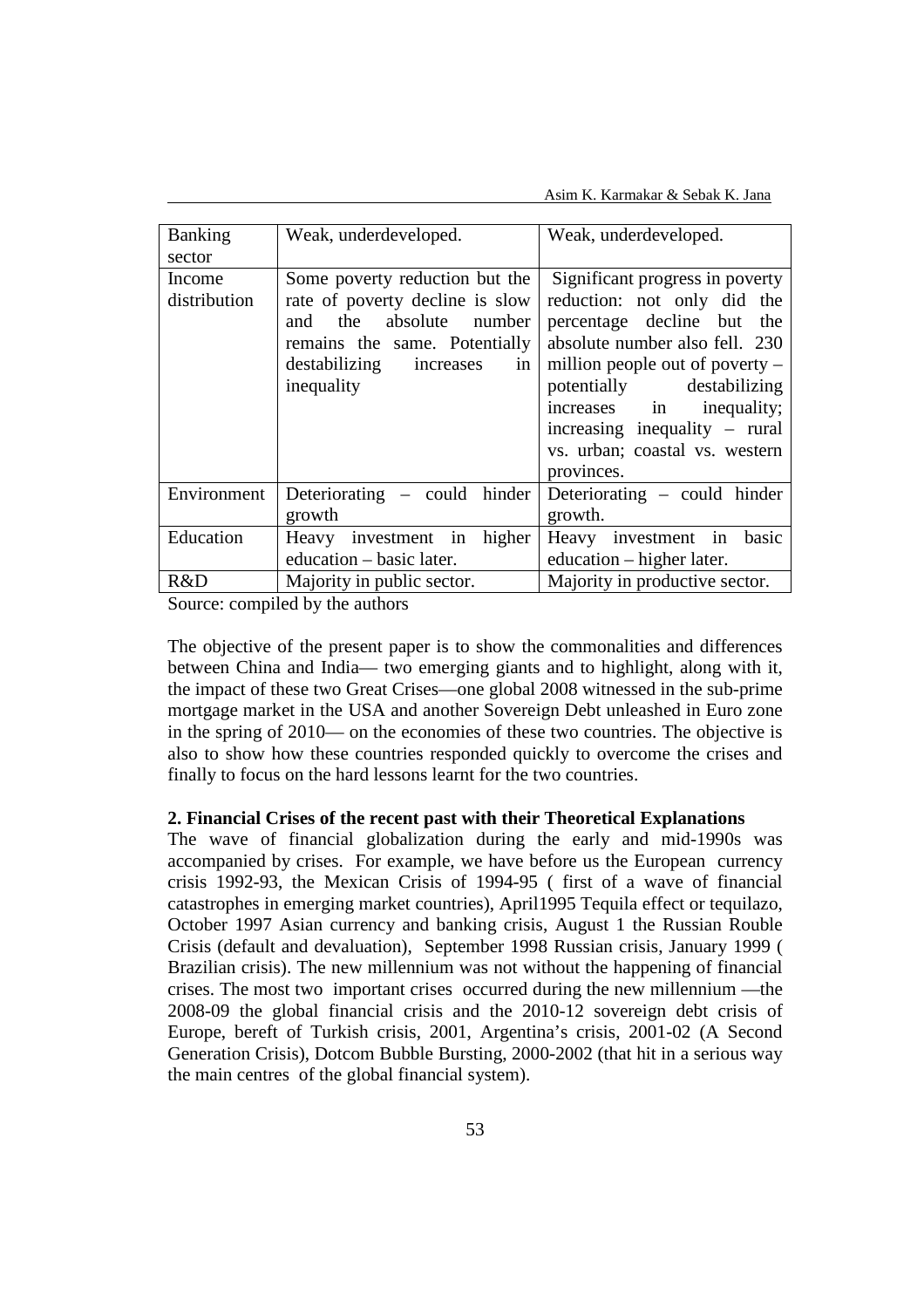#### **2.1 Financial Crises of the recent Past**

We are giving here a short description of the two crises of our focus.

### **A. The 2008-09 global financial crisis**

As regards the causes of the 2008-09 global crisis, many authors focus on the banking system and housing market in the United States. No doubt, the US mortgage market was the epicenter.

One school concentrates on technical microeconomic factors related to the financial sector such as conflict of interest in the rating agencies, uneven financial market regulation between commercial banks and investment banks and weaknesses in the Basel II accord. But they are not the main points.

The second school of thought blames the global imbalances, accentuated by the inadequate governance of the international monetary system.

 The third one blames the strong monetary and fiscal policy stance pursued by the United States following terrorist attack on the 11 September 2001, which ultimately brought in the biggest downturn. However, the crisis originated in the financial sectors of the United States and the United Kingdom quickly transferred to the real economy all over the world.

In short, among the most recurrent macroeconomic causes of the crisis we may mention: easy credit, bad loans, debt default, insolvency of key financial institutions, excess liquidity creation, global saving surplus, and excessive investment in housing, a loss of credibility and trust, financial panic and mass selling-off of stocks and hoarding of cash by banks and individuals and downward spiral of the bank's assets that created distortion between financial and real economy. Those macro economic factors were accompanied by microeconomic dynamics: poor management risk, lack of monitoring and supervision of complex financial instruments from national and international institutions.

## **B. The 2010-12 Sovereign Debt Crisis of Europe**

After passing through good times the eurozone, a currency union of 17 European countries, faced a major crisis — political, financial and social, much broader than that of global crisis— called Eurozone crisis when in early 2010, cross– border holdings of sovereign debt and exposure of banks came to light (*Thompson, 2013*). Eurozone witnessed a decline in share of world GDP from 22.3 per cent in 2005 to19.3 per cent in 2010 at current prices. The crisis started in Greece but spread rapidly to Ireland, Portugal, and Spain and subsequently Italy with sovereign debt level started to mount in the aftermath of the global financial crisis in 2008. These economies had witnessed downgrades in the ratings of their sovereign debts due to fears of default and a rise in borrowing costs which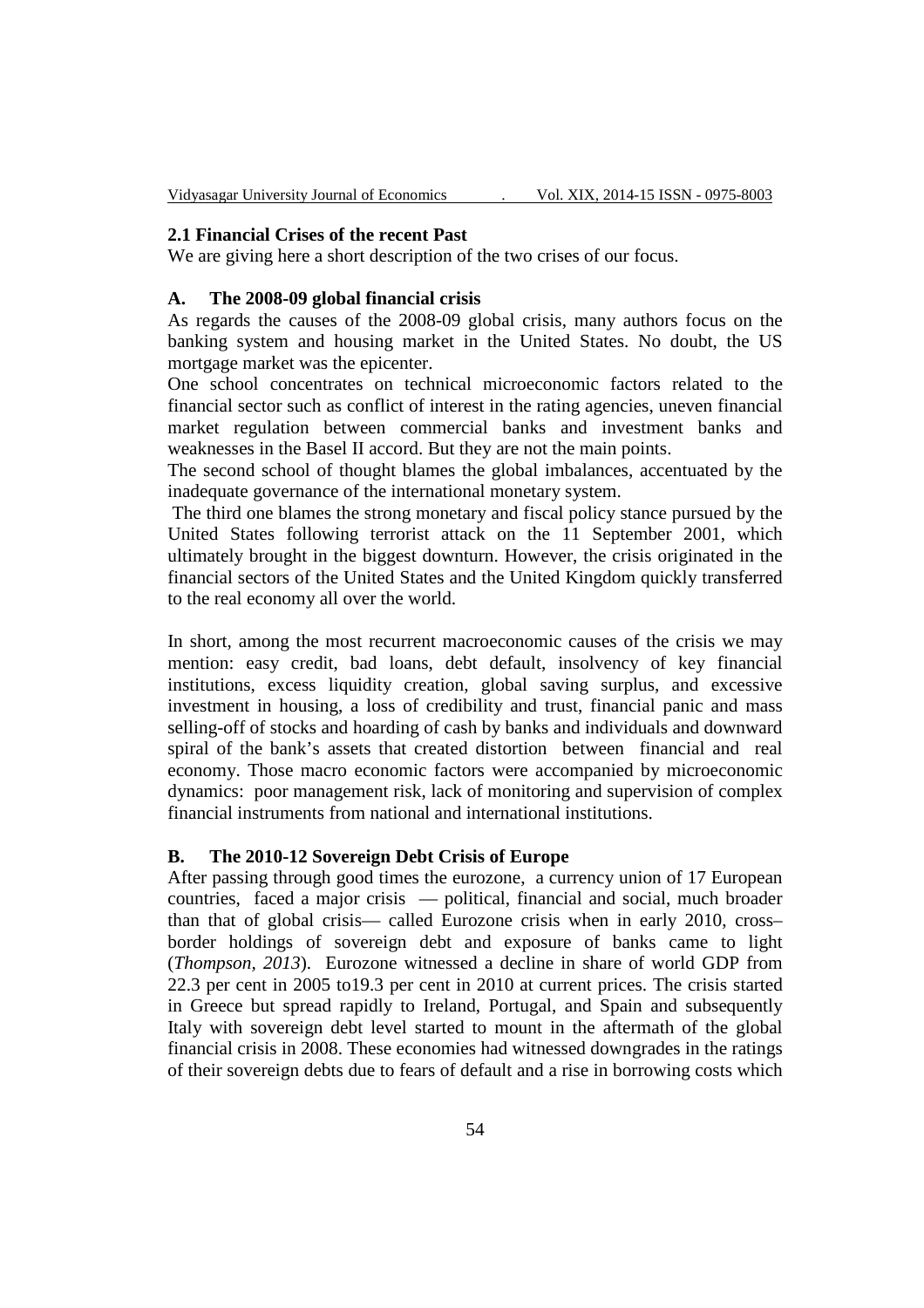ultimately led to a spiral of rising bond yields and further downgrade of government debt of other peripheral Eurozone economies as well.

Re-financing government debt for some of the countries became very difficult for this sovereign debt crisis. The banking and insurance sector with large sovereign debt exposure stood adversely affected as the sovereign debt crisis put pressure on bank's balance sheet through different channels , for example, increasing the cost of funding for financial institutions. This is because it increases the risk of their assets (Allen *et al. 2012*). Besides, the financial markets quickly transmits the shocks which led to a sharp rise in the credit default swaps (CDSs) spread and later impacted capital flows elsewhere in countries like China and India.

Due to the European sovereign debt crisis, global financial market conditions began to deteriorate in May 2010. The persistence of near double-digit unemployment rate in the US and the Euro area, and the sovereign debt crisis in Europe became a drag on both the Asian and global recovery. In the absence of these two hindering factors, global and Asian recovery might have been more rapid and picked up momentum during the latter half of 2010.

 Resolving the European crisis becomes very much difficult as the eurozone lacks a full-fledged central bank, a single fiscal authority capable of strict enforcement and it cannot adjust through a depreciation of currency since it is imbibed with one currency. Though several packages of measures such as the European Financial Stability Facility (EFSF) and European Stability Mechanism (ESM) were taken by the European finance ministers and the European Central bank during 2011, the overall uncertainty about the effectiveness of all these measures still remain. And it still faces problems such as the continuing recession; the existence of a monetary union without fiscal union; the slow progress of the proposed European banking union, the continuing need for austerity etc.

## **2.2 Theoretical models**

The numerous financial crises that have ravaged the world markets as well as mature economies have fuelled a continuous interest in developing models for explanation of financial crises. These theoretical models sometimes called models on balance of payments (BoP) crises are even catalogued into different generations.

### **A. First Generation Models: Fundamental Disequilibrium**

The *first-generation* of speculative attack models were mostly developed to explain the crisis in Latin American countries such as Mexico and Argentina in the 1960s and 1970s.These models consider cases where the Government is either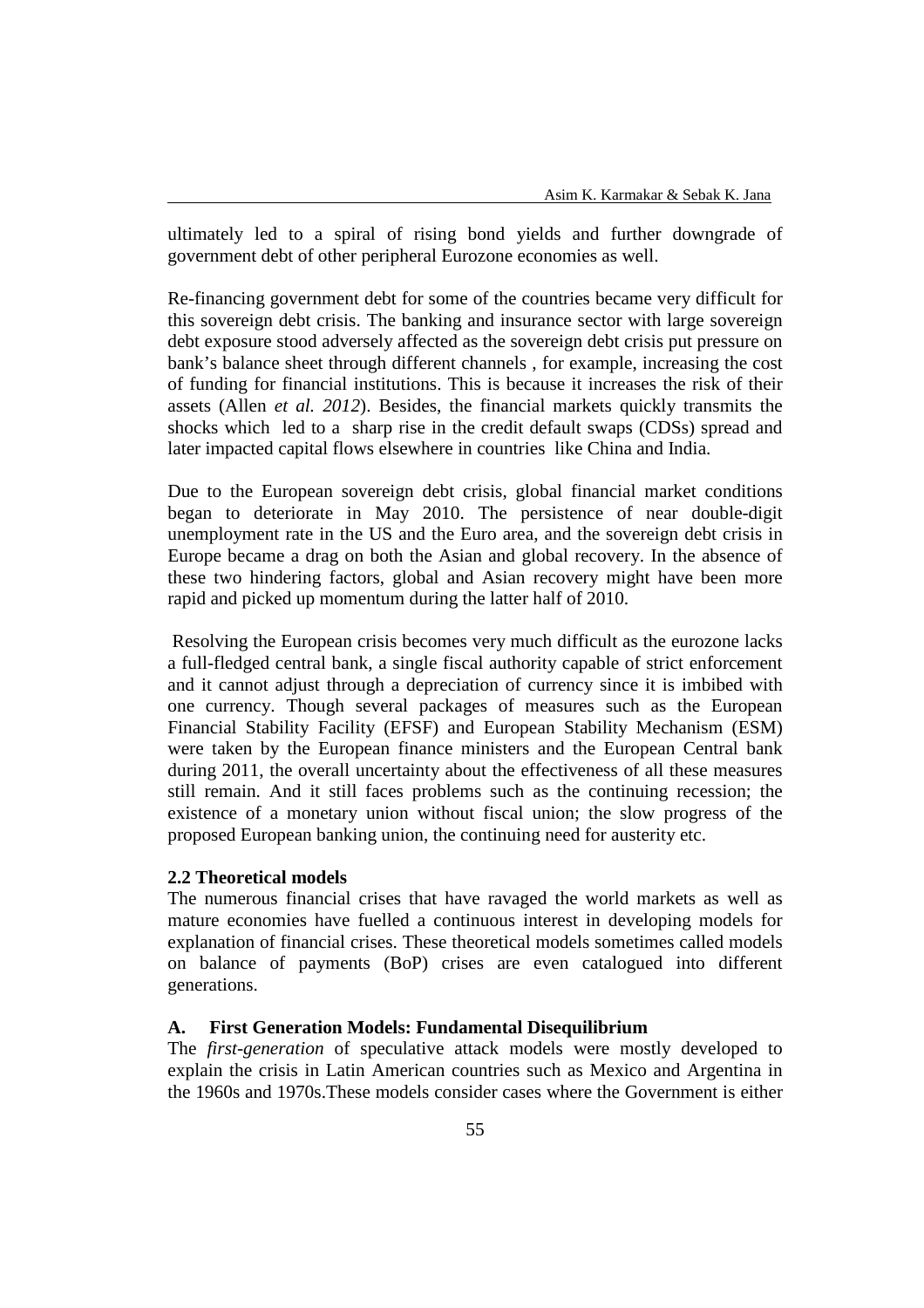unable or unwilling to correct inconsistencies between its exchange rate and other domestic policy goals. As these become more serious, a crisis eventually becomes inevitable. In these models, focus is on the fiscal and monetary causes of crises. And the governments are assumed to pursue fiscal and monetary policies that are inconsistent with maintaining their fixed or slowly adjusting pegged exchange rate regimes. Unsustainable money-financed fiscal deficits lead to BoP deficits and to a persistent loss of international reserves and eventually the authorities will no longer be able to defend the fixed rate. Knowing this, speculators will attack the exchange rate. The policy problem is that money supply  $(d)$  is rising while  $p^*$ and i<sup>\*</sup> are fixed exogenously that which follows from the equation s=d+r-p<sup>\*</sup>+  $\alpha$ i\* where all variables r ( international reserves), s (the nominal exchange rate), money supply (d), domestic price level (p) except for the interest rate  $(i^*)$  are in logarithmic terms and  $\alpha > 0$ . Thus according to the above equation, the exchange rate can be maintained for a short period, but cannot be maintained indefinitely. So the message is loud, and clear: intervention cannot be successful in the long run if the stance of domestic macroeconomic policy is fundamentally inconsistent with a fixed exchange rate. And when the levels of reserves falls to a certain threshold, there is a sudden BoP crisis and ultimately to currency crises (*Krugman 1979*). In another way, we may show the basic mechanics. Following Krugman, the basic mechanics can be shown using the open economy models. Incorporating a government sector alongside a private sector, the current account of the BoP may be expressed as:  $X-M=(Sp-I)+(T-G)$  where X is exports, M is imports, Sp is private saving, I is investment, T is tax revenue and G is government expenditure.

From this expression, it may be seen that if G increases relative to T, and there is no change in (Sp-I), then  $(X-M)$  will fall. If Sp-I=0, then with  $G>T$ , it follows that M>X. With a pegged exchange rate, international reserves will decline in order to finance net imports. Fiscal deficits and their impact on reserves lie at the heart of the first generation currency crisis model. In what follows, the first-generation models emphasize domestic economic mismanagement in the form of fiscal deficits, monetary expansion and pegged exchange rates as the ultimate source of currency crisis.

## **B. Second Generation Crisis Models: The Role of Expectations**

Second Generation Crisis models like those by Obstfeld (1986, 1994), tell a rather different story. It analyzes cases where the above inconsistencies in the first generation model place the economy in a 'Zone of vulnerability' making a crisis possible but not inevitable. These models focus on investors' expectations and 'governments' conflicting policy objectives and predicts that speculative attacks could occur when a country's fundamentals are nearly in a vulnerable zone. So these models demonstrate that exchange rate crises cannot be identified or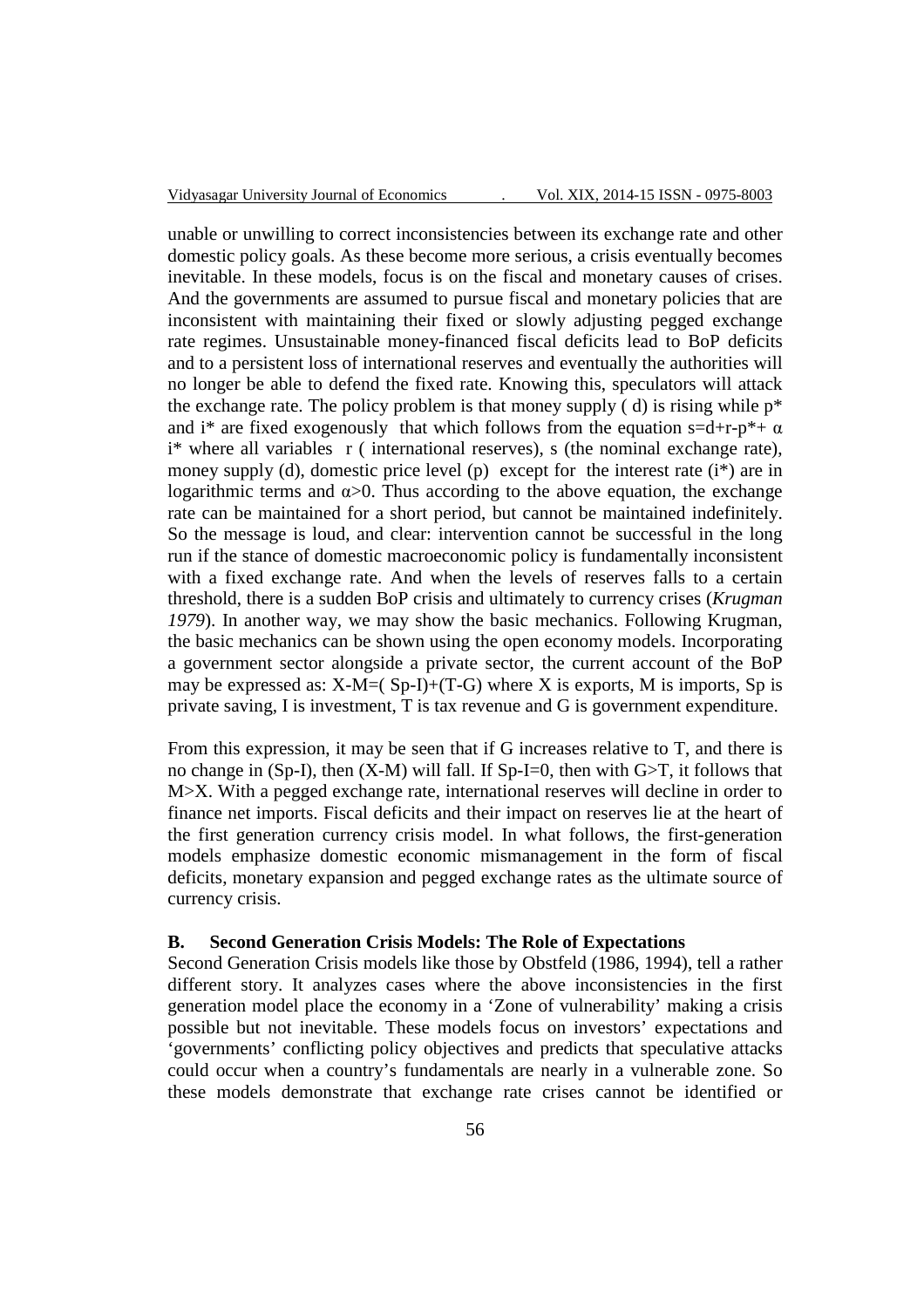predicted only with macroeconomic indicators. A speculative attack here leads to a change in economic policy that justifies a new, higher equilibrium value of the exchange rate. But then in such circumstances the speculative attack is selffulfilling: the successful attack yields its own justification. In first-generation models the success of the attack is a certainty, in the second generation model success only comes if the attack is self-fulfilling—through bringing about the policy change after the attack that the speculators expect. An example of second generation crisis is the 1992-93 crisis in the EMS.

Thus the role of expectation is central to second generation model. Speculators do not cause second generation crises. Rather it is the inconsistency between internal and external targets at the pegged exchange rate—that is, the problem of fundamental disequilibrium—that is, the root cause of the crisis.

## **C. Third Generation Currency Crisis Models: Financial Sector Weaknesses**

The Mexican crisis in 1994 and the Asian crisis in 1997, fuelled a new variety of models – known as third generation models (*Krugman 1998*) which are really models of financial sector crisis rather than of speculative attack or currency crisis *per se* and at best very much a capital account crisis model as well as moral hazard and imperfect information models. When it identifies fully with a capital account crisis model, fundamental to the model is an understanding of the factors that influence capital mobility. For that reason, these models are a part of a framework of moral hazard, and financial asst price bubbles. At some point, the bubble bursts and the mechanics of the crisis run thus: asset prices begin to fall, making the insolvency of financial intermediaries highly visible, and leading to capital flight as asset prices collase. The massive capital flight then generates a collapse in the external value of the currency, which cannot be defended by the authorities. In the case of the third generation model, fiscal deficits and current account deficits of BoP may exist but, in fact, they are not of central importance. The model therefore differs from the first-generation model.

These models also link currency and banking crisis, sometimes known as 'Twin Crises' *(Kaminsky and Reinhart 1999).*It is difficult to distinguish whether a financial crisis originates in a run on domestic banks or on the domestic currency. As a result, currency and banking crises can appear to occur simultaneously.

## **D. Fourth Generation Crisis Model: Role of Asset Prices and Good Governance**

Krugman (2001) has proposed a fourth-generation crisis model, which is similar to the third-generation model, except that the new models consider asset prices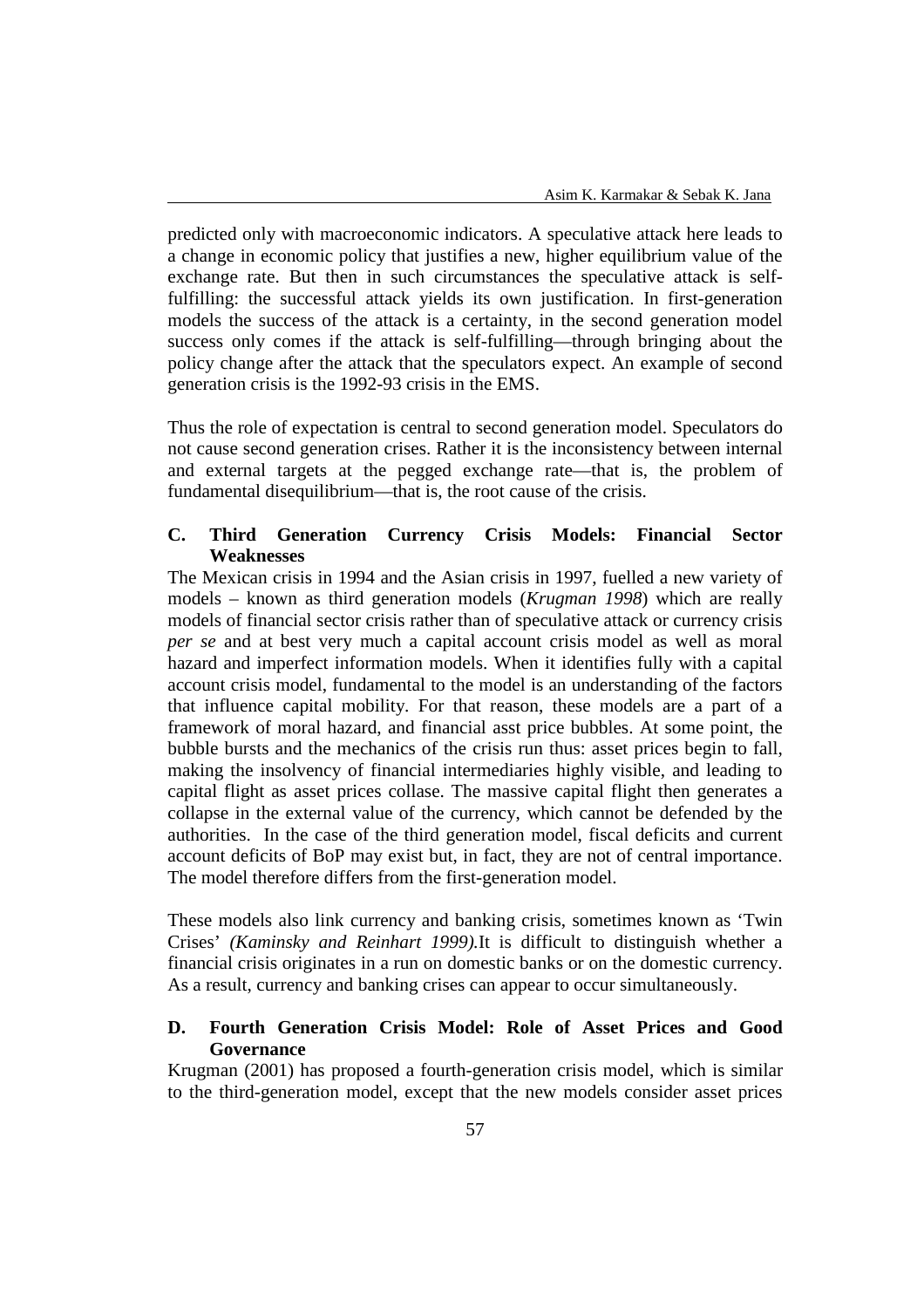other than the exchange rate. These are more general financial crisis models where other asset prices play the pivotal role. The fourth-generation model emphasized economic and financial rules and regulation, shareholder rights, transparency and supervision over the financial system, and government distortions. The models also included legal and political variables such as protection rights and corruption, trust etc.

## **5. The 2008-09 Global Financial Crisis and its Impact on China and India**

Global trade linkages and financial integration led to the rapid transmission of shocks from the US and Europe to the rest of the world. The impact of this global crisis (caused mainly by the excess capacity, excess leverage, excess complexity and excess greed) was felt in almost all the economies of the world to varying degrees (*Sheng, 2009).* The crisis spread to the emerging two economies through all four channels — trade, finance, commodity, and confidence channels, thus nullifying to the 'decoupling hypothesis'.<sup>3</sup>

The crisis unleashed with the sub- prime mortgage crises in 2007 and the subsequent failures of large financial institutes in the USA and elsewhere, the crisis developed rapidly into a global credit crisis, deflation and reductions in international trade. And it is more central and serious than any of the previous ones that the experts do not hesitate to say that it is the worst economic crisis capitalism had faced since the depression of the 1930s. For the first time everybody, from the richest person in the richest city to the poorest person in the poorest slum, was affected by the crisis and although its roots are global, its impact was local, directly felt on nearly every high street, on nearly every shop floor, around nearly every kitchen table (Gordon, 2010).

## **3.1 Impact of Crisis on China and China's Responses**

#### **3.1.1 Impact of Crisis**

At the time of crisis, China's financial system was more closed than other emerging countries. China undertook various banking sector reforms since the 1997-98 Asian financial crisis. In this period, China took concerted measures to address structural weaknesses in the financial sector, especially the high level of non-performing loans that were threatening Chinese financial institutions. China's low level of foreign debt relative to its huge store of foreign currency reserves also provided a cushioning effect. Limits to currency convertibility (especially on capital accounts) and exchange rate control stood China in good stead in respect of another layer of insulation. Beijing was urged by some G-7 members and other countries for coming forward and to give a financial hand in this crisis and to increase imports.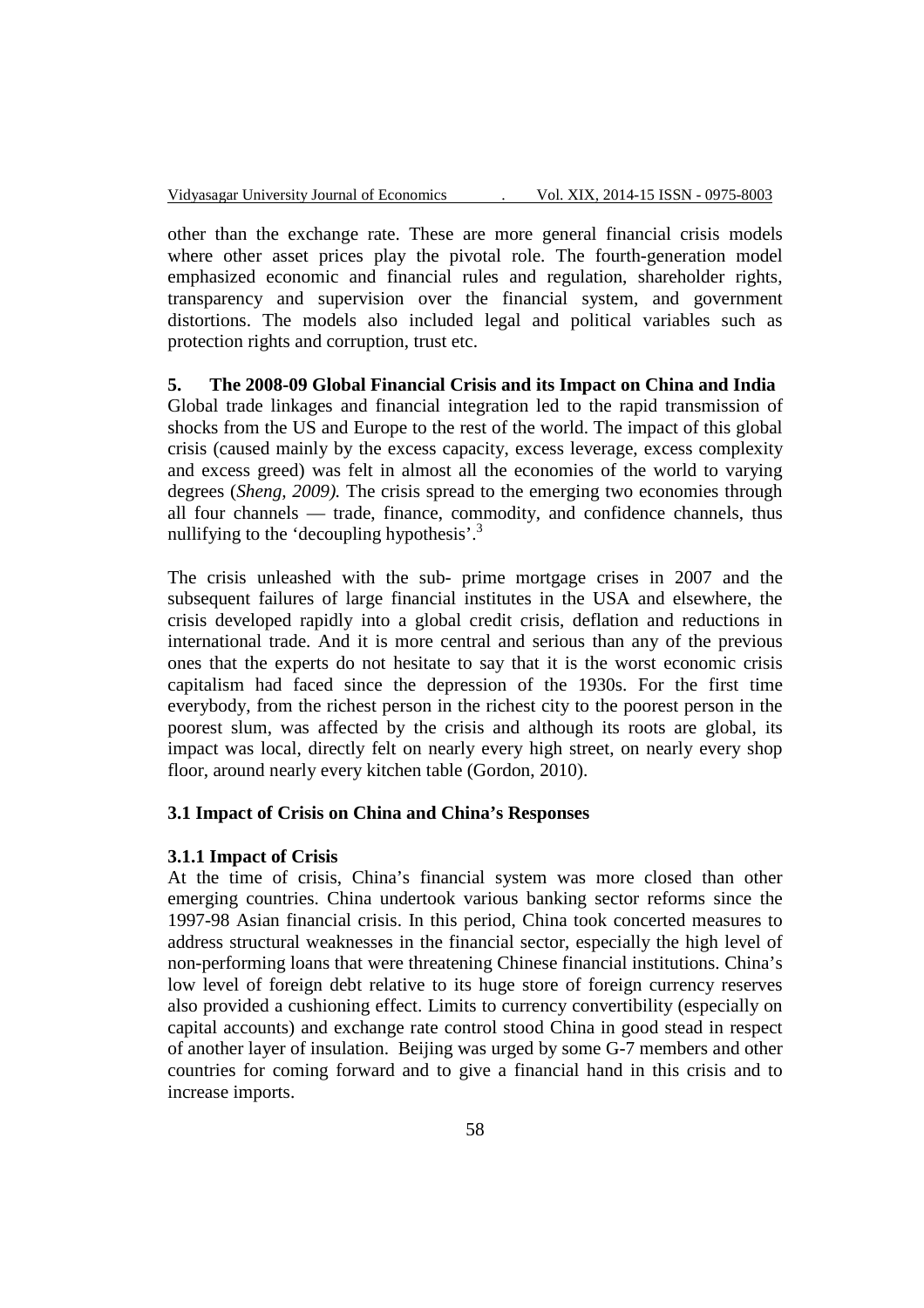In spite of these favourable positions China enjoyed, the mighty China was badly hurt by the downturn in the United States. Although China did not suffer a recession caused by the contagion effect from the global financial crisis, it did not remain totally decoupled from the crisis. In 2007 its GDP growth rate was a heady 13 per cent, the very next year it decelerated to 9.6 per cent. The year- on- year growth rate of GDP fell from 9 per cent in 2008 Q4 to 6.8 per cent to and 6.1 per cent in 2008 Q4 and 2009 Q1, respectively (*Malik 2012*). Economic survey 2016- 17 articulates that in 2009, Chinese growth has slowed from over 10 percent to 6.5 percent.

The single most important transmission channel of the crisis for the Chinese economy was trade. Chinese exports fell dramatically as demand slowed in developed countries. Worldwide demand for Chinese exports fell, leading to slowdown in industrial production, difficulties for businesses, and a wave of factory closures and layoffs in export-oriented southern coastal China. Industrial production decelerated sharply during the fourth quarter of 2008.Its growth rate fell from 15 per cent during the early part of 2008 to 4 per cent towards the end. The tendency was observed in power generation and the demand for commodities and raw materials such as steel, copper, and aluminum. Economic activity weakened markedly. The growth of fixed-asset investment came down from 20 to 25 per cent during the early part of the year to 10 to 15 per cent during the fourth quarter of 2008. Besides, the job losses led to growing frustration and social unrest, especially among the migrant labour populations, which constitute a large percentage of the work force in the labour-intensive export–processing sectors.

#### *Structural problems* also became more evident.

 (a) Apart from the problem of low level of domestic demand and increasing economic inequality and worsening injustice in Chinese economy, the first major structural problem is the unsustainable mode of export-oriented growth of China because a country with one-fifth of the world's population cannot prosper mainly by selling goods to the rest of the world (*Akoi and Wu 2012*). The outbreak and spread of the global financial crisis made severe impact on China's financial and real estate markets

(b) Contractions in the Chinese growth rate, consecutive drops in the housing prices, and losses in industrial sectors ranging from electricity production, textiles, non-ferrous metals and information technology.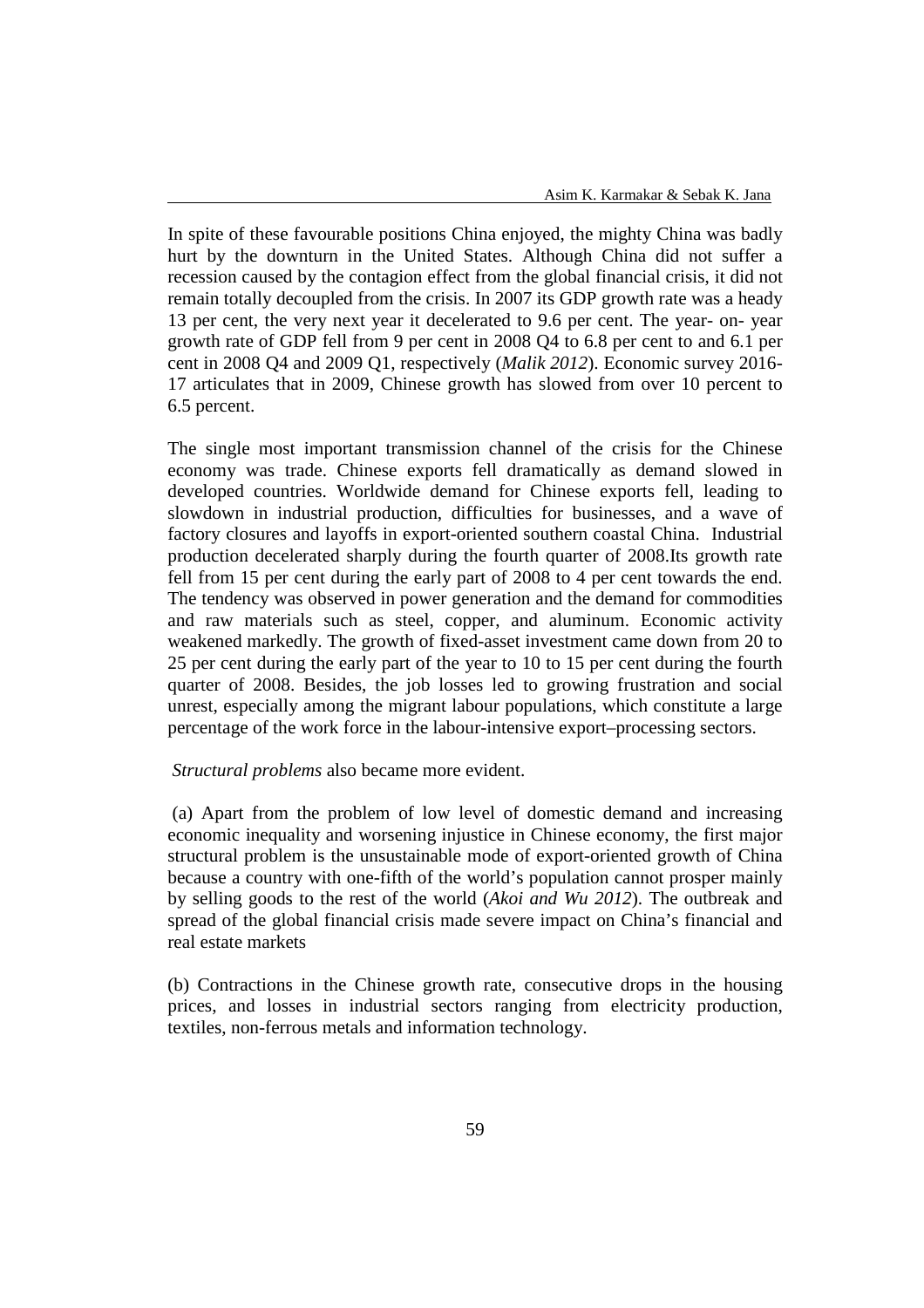### **3.1.2 Chinese Policy Responses to the Global Crisis**

#### A. **Fiscal stimulus package**

In China, India and other developing countries, the policy response to global crisis depended on each country's fiscal and balance of payments positions. So there must be differences in the policy responses of the two countries. China, with its miniscule fiscal deficit of 0.4 per cent of GDP and massive foreign exchange reserves, launched a *robust fiscal response* to the global crisis. China's debt was a mere 20 per cent of GDP even under launching a large stimulus package.

#### **B. Monetary Stimulus**

Chinese government, on 10 November 2008, announced an historic 4 trillion renminbi yuan (US \$ 585 billion) stimulus package aimed at encouraging growth and domestic consumption in ten areas, with new investments for housing, rural infrastructure, transportation, health, education , environmental protection, industry etc. Chinese authorities advanced these changes by reducing interest rates, in coordination with the major G7 countries. The Chinese measures were aimed at stimulating domestic demand. At the same time, China maintained a favourable BoP by curtailing imports in coordination with the downturn in exports, thereby protecting its huge foreign exchange reserves, Chinese authorities maintained the external value of renminbi throughout the crisis period, in spite of the pressure from the G7 to revalue its currency. Half-trillion dollar fiscal stimulus plan was conferred to China for a move towards comfortable position, while the monetary stimulus led to a surge in new banking lending (*Karmakar and Mukherjee, 2016).*

As a result of these two packages, bank credit expansion took place in 2009. The annual target of 7.3 trillion renminbi yuan was achieved in the mid year. Net bank lending in 2009 reached 9.6 trillion renminbi yuan, almost 30 per cent of GDP ( *Yongding, 2000*). The broad money or M2 also grew at the record rate. Consequently, interbank money market was full of liquidity.

### **3.2 Impact of Crisis on India**

In India too, the damage from global recession is substantial despite having no direct exposure to the sub-prime mortgage assets and a largely domestically driven economy. No other major Global and domestic crisis hit India in the past with so much vigour and intensity. It is evident that at that time India was highly integrated with the global economy. The fallout for the Indian economy has been a slowdown in GDP growth and a sharp deceleration in exports. India's growth declined from an average of 8.3 per cent per annum during 2004-05 to 2011-12 to an average of 4.6 per cent in 2012-13 and 2013-14. What is particularly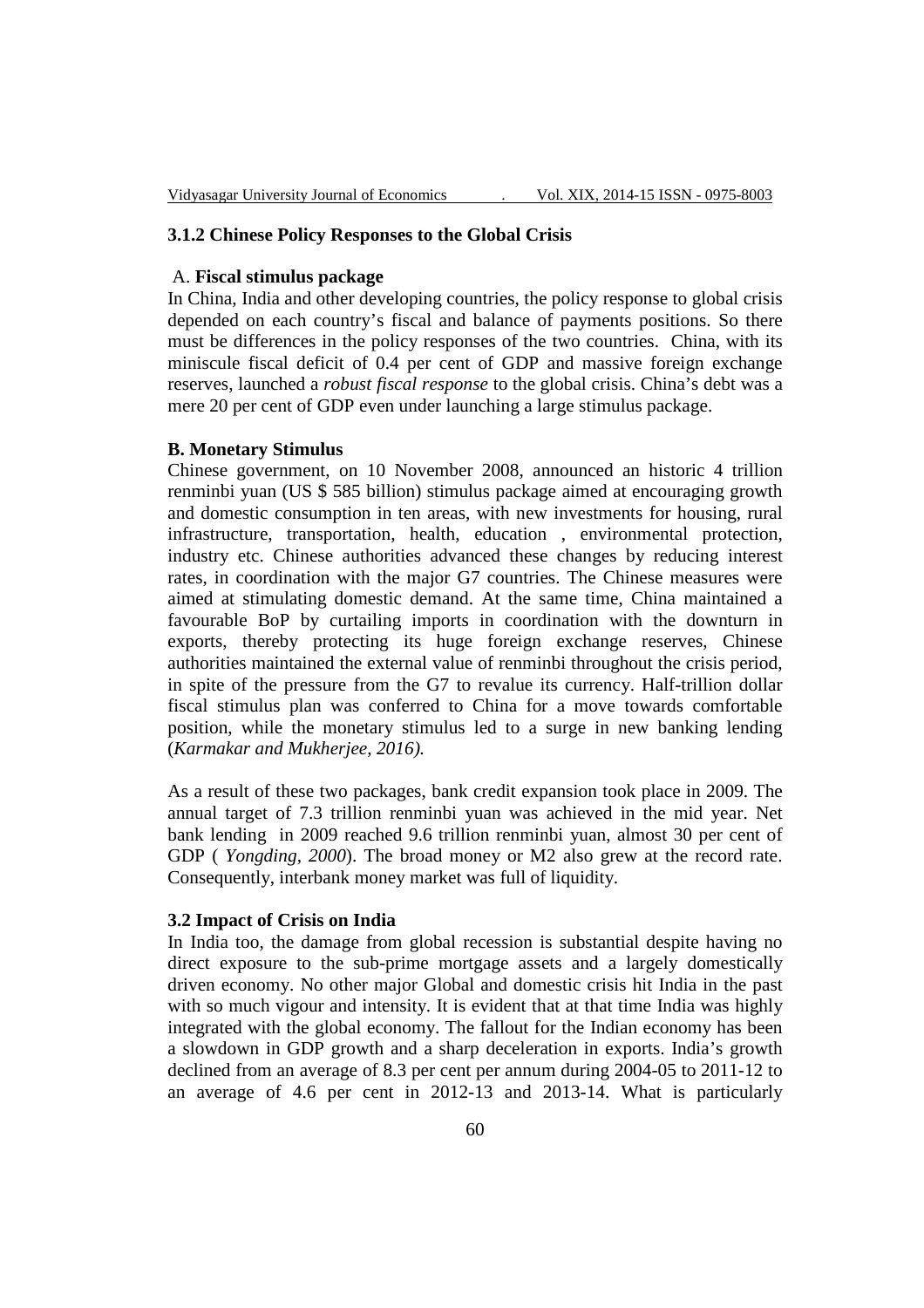worrisome is the slowdown in manufacturing growth that averaged 0.2 per cent per annum in 2012-13 and 2013-14.

The contagion of the crisis has affected India in three ways—the tightening of liquidity, slowdown of trade, and importantly, as happens in all financial crises, the economic outlook.

## **A. The Tightening of Liquidity**

First, due to the global liquidity squeeze, India's financial markets— equity markets, money markets, foreign exchange markets and credit markets— all came under pressure. Indian corporate found their overseas financing drying up. Finding no other options, they converted locally raised funds into foreign currency to meet their external obligations.

Secondly, net foreign investment came down sharply by \$ 35 billion in 2008-09 when many foreign investors reallocated their portfolios away from India to meet their cash needs. Net portfolio investment turned negative and stood at \$ (-)14 billion in 2008-09 in the wake of global crisis. This resulted in significant decline of capital account balance to US\$ 16.09 billion (1.8 per cent of GDP) as compared to US\$ 82.68 billion (9.8 per cent of GDP) during the corresponding period in 2007-08 (*Economic Survey 2008-09*).

The foreign exchange market came under pressure because of reversal of capital flows due to the global deleveraging process. Stock market prices, which are closely correlated with the foreign institutional investment (FII) flows, fell sharply in 2008.

Thirdly, added further liquidity tightening from the RBI's intervention in the foreign exchange market to manage the volatility in the Rupee.

Finally, Indian banks were well-regulated and became more cautious about lending. So No Indian banks had to be rescued.

### **B. Slowdown of Trade**

The second channel through which the global crisis affected India was through reduction in exports growth

i) Exports were growing at 20-30 per cent prior to the crisis, but dropped to 13 per cent in 2008-09 and had an absolute fall by 3 per cent in 2009-10.Service exports in particular dropped by 9.4 per cent in 2009-10. As a result, import growth, during the first three quarters of 2008-09 (April—December 2008) period, also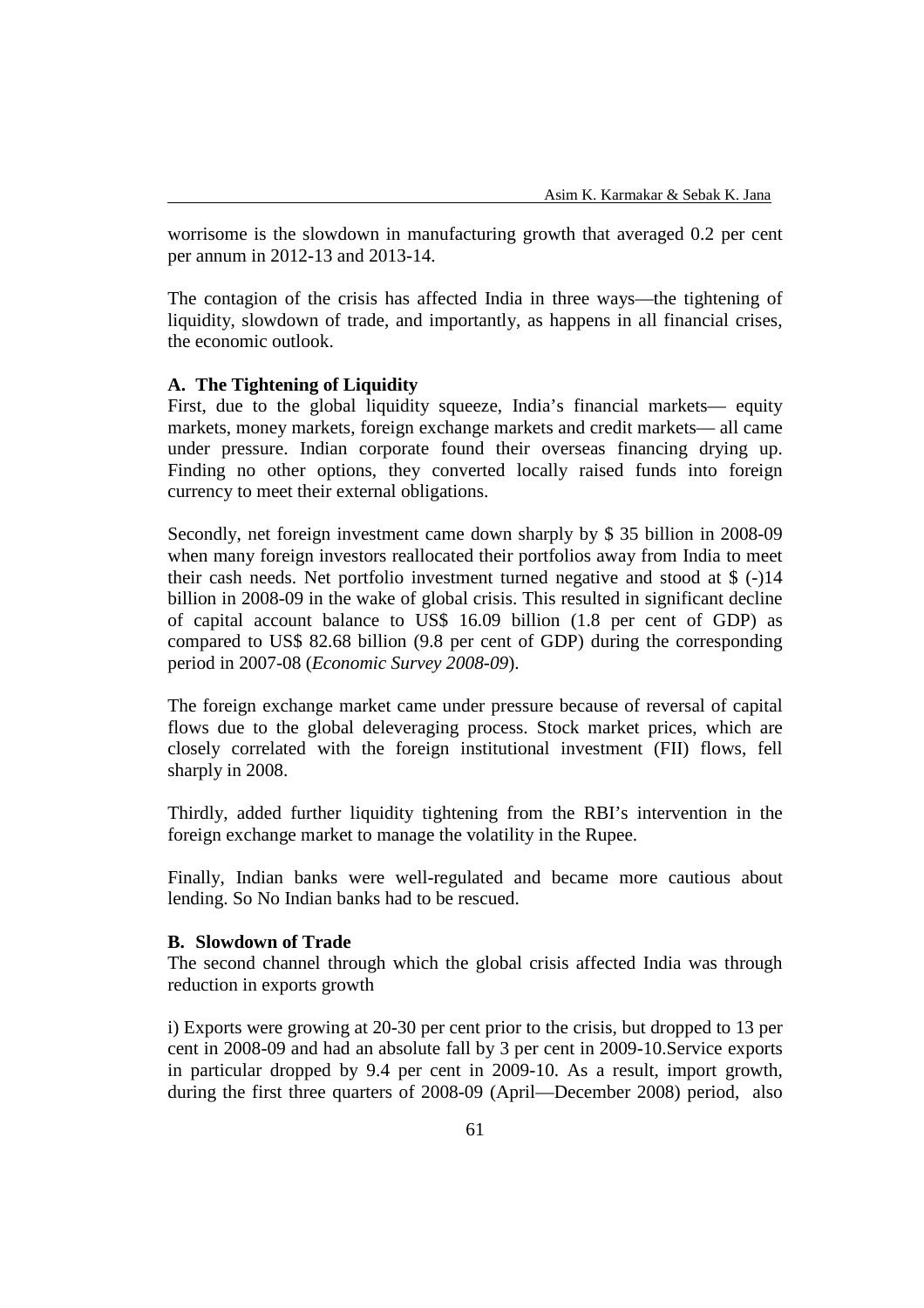being weakened considerably, the trade deficit during this period increased considerably to US\$ 105.3 billion from US\$ 69.3 billion in the previous year. On the whole, export growth, on BoP basis, declined from a peak of 43 per cent in Q1 of 2008-09 to (-) 9 per cent in Q3 and further to (-) 24 per cent in Q4—a fall for the first time since 2001-02 (RBI *Annual Report*, *2008-09* ).

Indian exports decreased and growth slowed, which had the potential to touch hundreds of millions of people living on less than a dollar a day. The reduction of exports affected not only export-oriented value-added industries, like garments and textiles, leather, handicraft, and auto components, but industries across the value chain. The index of industrial production (IIP) grew to a mere 2.8 per cent in April 2008 to February 2009 compared with a robust 8.8 per cent growth in the corresponding period of the previous year.

If we compare the performance of the Indian Economy in the external sector, in April-August 2008-09 (pre-recession) and September-March 2008-09 (postrecession), we can clearly see the adverse impact of global recession on India's trade sector in 2008-09. Both exports and imports growth were very robust in the pre-recession period, but turned negative in the post-recession period (Table 2). In the post-recession period import growth of POL was negative and non-POL and non-POL + non-billion import growths were very low. Non-POL imports, although remained resilient during pre-recession period ( 27.9 per cent growth rate ), declined to 4.0 per cent during post-recession period , mainly due to slowdown in the growth in imports of capital goods and gold and silver. Growth of trade deficit also fell drastically.

The trade impacts were, however, confined not only to the above items alone but it had spilt over into invisibles trade, under which there are items like private transfers and remittances from NRIs and "Miscellaneous Services" (comprising IT, ITES followed by travel, transportation, insurance, financial, communication and business services). Global crisis had spillover effects on India's invisibles trades through lower remittances from non-residents workers due to jobs shrinkage and finalization of income contract in the US and EU and other countries and lower earnings from tourism. As a result, the role played by the surplus on the invisibles account in balancing the high trade deficit and of lowering the current account deficit has over time declined.

ii) The trade suffered with a slump in demand for exports, with the United States, the European Union and the Middle East. Contraction of exports demand affected aggregate demand and GDP growth in the Indian economy. As a consequent, current account balance increased from US\$ 15.5 billion( 1.8 per cent of GDP )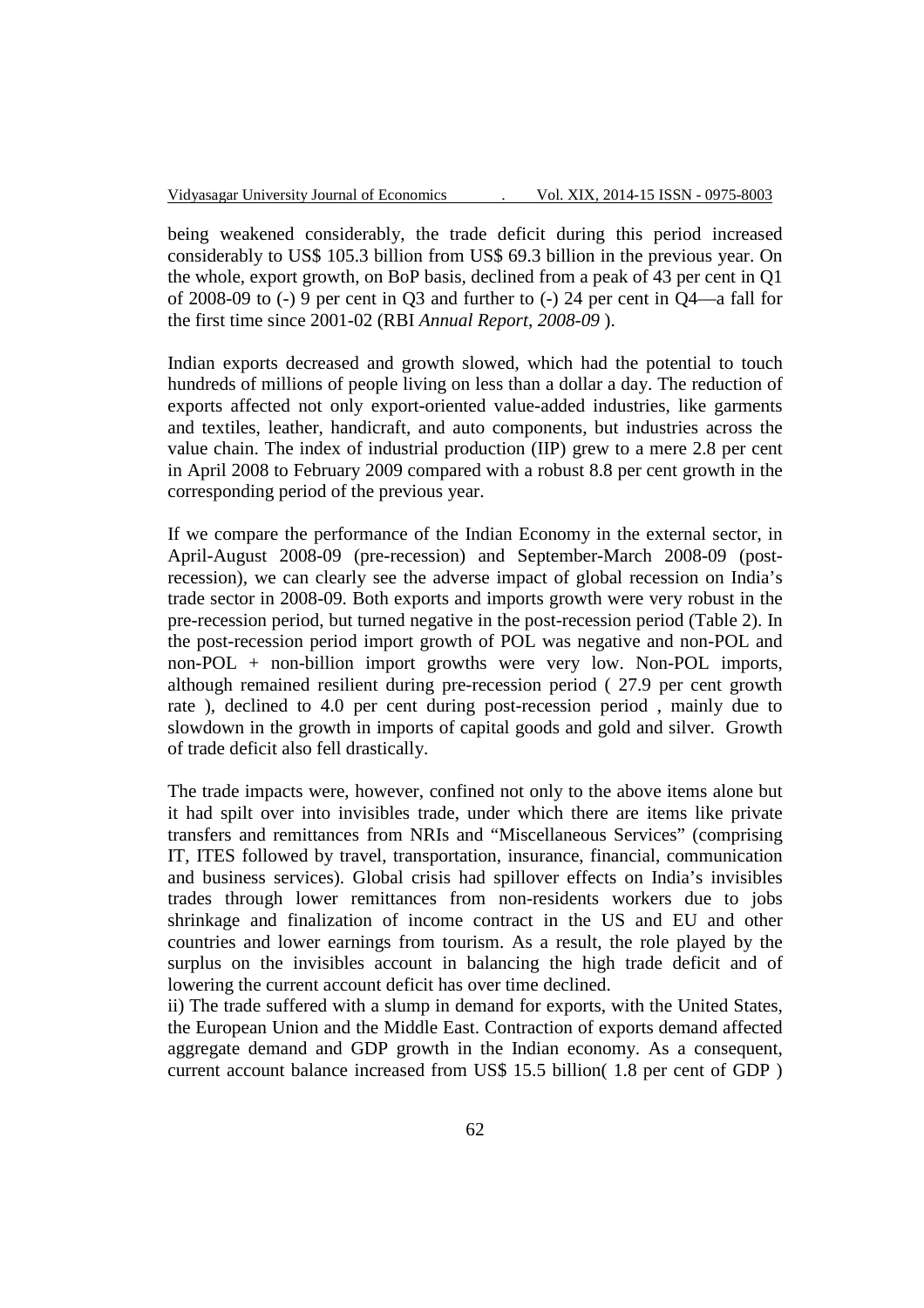during the corresponding period in 2007-08 to US\$ 36.5 billion ( 4.1 per cent of GDP ) for the period April- December 2008.

| Year             | Exp     | Import  | Import     | Import  | Non-   | <b>Imports</b> | Trade  |
|------------------|---------|---------|------------|---------|--------|----------------|--------|
|                  | orts    | S       | s Non-     | s Gold  | $POL+$ | Total          | Balanc |
|                  |         | POL     | <b>POL</b> | &       | Gold&  |                | e      |
|                  |         |         |            | Silver  | Silver |                |        |
| 2007-08          |         |         |            |         |        |                |        |
| April-Aug        | 20.8    | 18.4    | 43.6       | 131.7   | 33.0   | 34.4           | 68.4   |
| Sept-Mar         | 35.3    | 56.1    | 38.5       | $-30.3$ | 49.2   | 44.0           | 63.7   |
| 2008-09          |         |         |            |         |        |                |        |
| April-Aug (Pre-  | 29.5    | 69.2    | 27.9       | $-13.7$ | 36.7   | 40.9           | 61.2   |
| Recession        |         |         |            |         |        |                |        |
| period)          |         |         |            |         |        |                |        |
| Sept-March       | $-12.1$ | $-12.8$ | 4.0        | 3.2     | 2.9    | $-1.7$         | 17.8   |
| (Post-recession) |         |         |            |         |        |                |        |
| period)          |         |         |            |         |        |                |        |

 **Table 2: Growth rate of exports and imports : India (US\$ terms)** 

Source: Economy Survey 2008-09, Govt. of India.

iii) What made things worse was that capital was also leaving India, causing the capital account balance to turn negative during the third quarter (October – December ) of 2008-09, the first time since the first quarter of 1998-99, which altogether indicating a net outflow of US\$3.7 billion, as against an inflow of US\$31.0 billion in Q3 of 2007-08, mainly due to net outflows under portfolio investment (on account of deleveraging triggered by the crisis.), banking capital and short-term trade credit. This abrupt reversals of capital flows continued during Q4 of 2008-09 which altogether led to significant difficulties in monetary and macroeconomic management of the Indian economy. Thus we can say a major fall-out of the global crisis had been the reversal of portfolio flows. It is worth remembering that India at the time of the recessions of the early 1990s and the Asian crisis of 1997-98 also had witnessed capital outflows. But this time the current global crisis is somewhat different as India for the first time witnessed large volatile movements in capital flows under the pressure of intense deleveraging as reflected in the sharp turnaround in the capital flows cycle from a sustained phase of surges in capital inflows into large outflows, (particularly in 2008-09).

iv) Following the crisis we witnessed also the combination of the higher costs of funds, liquidity premiums, and higher risk which have resulted in a sharp increase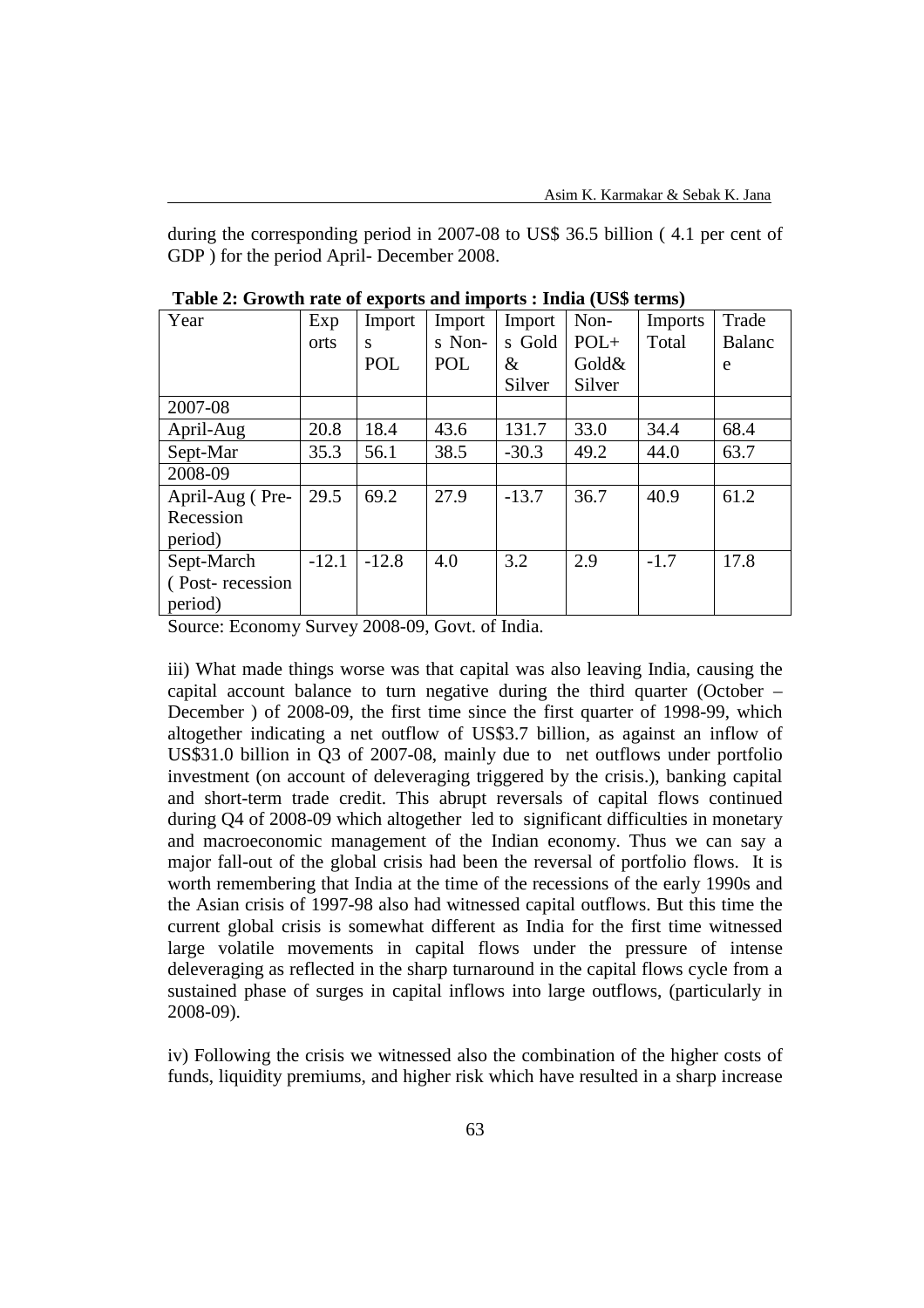$($  US  $\frac{1}{2}$  billion )

in the price of short-term trade credit. The shortage of availability of trade credit, following the financial crisis, could be viewed from the decline in short-term trade credit inflows into India, as reflected in India's overall balance of payment statistics. Short-term trade credit to India witnessed net outflows of US\$ 45.5 billion in 2008-09 (as against inflows of US\$ 39.7 billion during 2008-09). Gross disbursement of short-term trade credit was lower than that in 2007-08 (Table 3).

v) Contraction of trade and capital flows in turn affected the exchange rate. Nominal exchange rate depreciated sharply from Rs. 40.3 per dollar in 2007-08 to Rs.46 in 2008-09, and to Rs. 47.4 in 2009-10, but appreciated to Rs.45.6 in 2010- 11.

According to Economic Survey, 2008-09, the balance of payments position of the country swung from the position of total foreign exchange reserve of US\$ 286.336 billion in September 2008 to a decrease in reserves to the tune of US\$ 252.883 billon, US\$ 247.686 billion and US\$ 249.278 billion in October, 2008, November 2008 and February 2009 respectively.

| $\sqrt{2}$                   |                |       |       |                 |          |       |  |  |
|------------------------------|----------------|-------|-------|-----------------|----------|-------|--|--|
| <b>Item</b>                  | <b>Inflows</b> |       |       | <b>Outflows</b> |          |       |  |  |
|                              | 2006-          | 2007- | 2008- | 2006-           | $2007 -$ | 2008- |  |  |
|                              | 07             | 08    | 09    | 07              | 08       | 09    |  |  |
| 1. Foreign Direct Investment | 23.6           | 36.8  | 36.3  | 15.9            | 21.4     | 18.8  |  |  |
| 2. Portfolio Investment      | 109.6          | 235.9 | 128.7 | 102.6           | 206.4    | 142.7 |  |  |
| 3. External Assistance       | 3.8            | 4.2   | 5.0   | 2.0             | 2.1      | 2.4   |  |  |
| External<br>Commercial<br>4. | 20.9           | 30.4  | 15.4  | 4.8             | 7.7      | 7.2   |  |  |
| <b>Borrowings</b>            |                |       |       |                 |          |       |  |  |
| 5. NRI Deposits              | 19.9           | 29.4  | 37.1  | 15.6            | 29.2     | 32.8  |  |  |
| 6. Banking Capital Excluding | 17.3           | 26.4  | 27.9  | 19.7            | 14.8     | 35.6  |  |  |
| <b>NRI</b> Deposits          |                |       |       |                 |          |       |  |  |
| 7. Short Term Trade Credits  | 30.0           | 48.9  | 39.7  | 23.4            | 31.7     | 45.5  |  |  |
| 8. Rupee Debt Service        | 0.0            | 0.0   | 0.0   | 0.2             | 0.1      | 0.1   |  |  |
| 9. Other Capital             | 8.2            | 20.9  | 12.4  | 4.0             | 11.4     | 8.2   |  |  |
| Total $(1 to 9)$             | 233.3          | 433.0 | 302.5 | 188.1           | 325.0    | 293.3 |  |  |

## **Table 3: Gross Capital Inflows and Outflows: India**

Source: RBI Annual Reports, 2008-09

So far as India's external sector is concerned, our first close-up is that global financial crisis eventually has led to considerable contraction in industrial growth and India's exports, widens current account deficits, reverses capital flows, with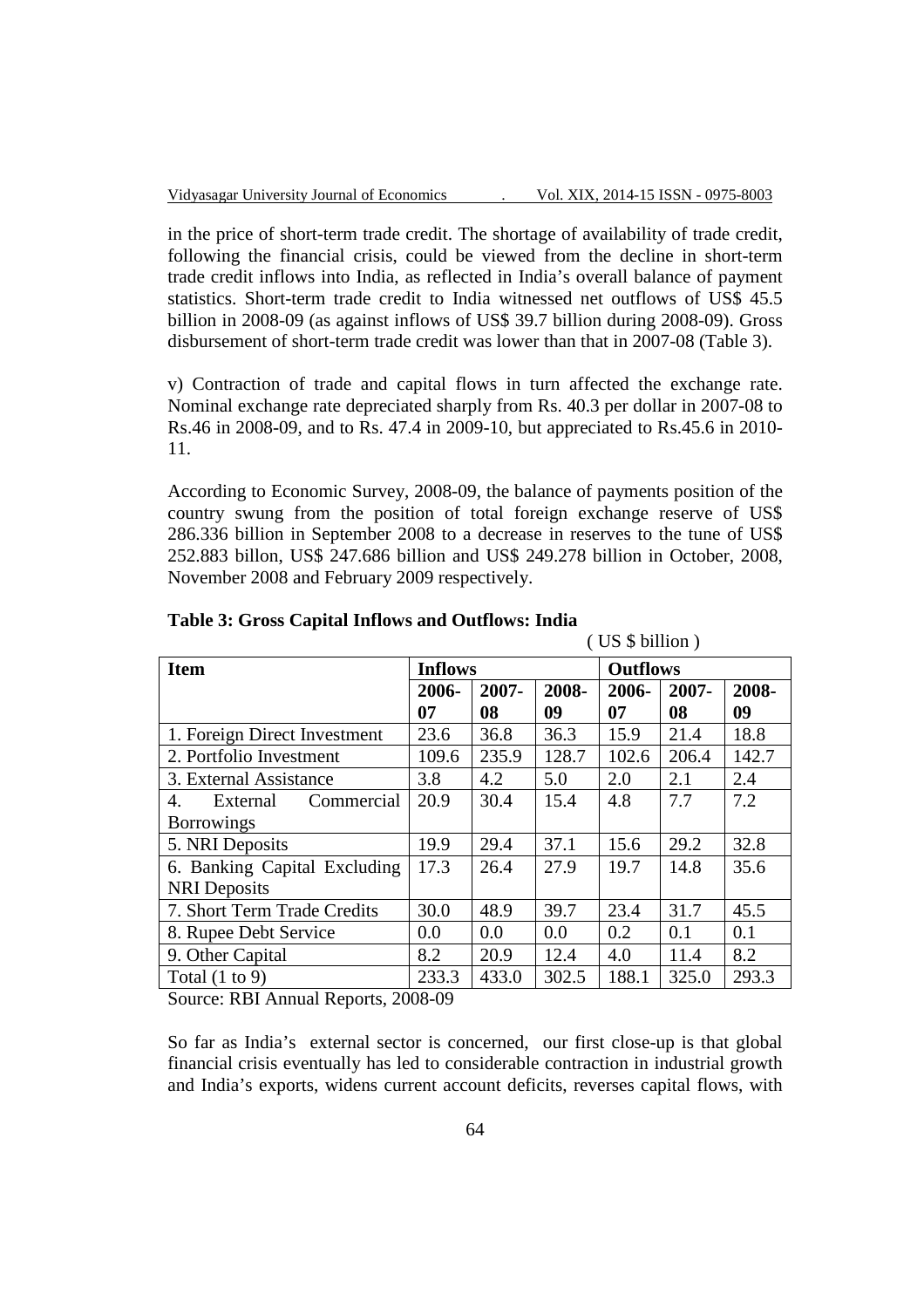concomitant pressures in the domestic foreign exchange market (felt through the dollar liquidity shocks emanating from the very lower level of net capital inflows), and drawdowns of reserves, which ultimately make an inroad to have a structural change in India's BoP.

## **C. The Crisis Spreading through the Economic Outlook**

Beyond the liquidity and trade issues, the crisis also spread through the economic outlook. The crisis of confidence in global financial and credit markets increased the risk aversion of the financial system in India and led to banks becoming highly risk averse while lending (*Subbarao, 2009*).

In addition to these we find the impact of crisis on stock, bond , money and credit markets. Nay, the farmers of India were affected severely by the crisis on the logic that they became unable to compete with the highly-subsidized developed countries' agricultural sector.

## **(a) Impact on Stock, Bond, Money and Credit Markets**

Indian stock markets had experienced considerable volatility in the wake of the crisis. The Indian stock market which began the year 2008 on a bullish note , with (Bombay Stock Exchange ) BSE and ( National Stock Exchange ) NSE Sensex indices touching a new peaks of 20,873 and 6,288, respectively, on January 8,2008 but was affected adversely thereafter altogether reflecting the impact of global financial crisis. BSE Sensex stood at 8,325.82 on 6 March, 2009( compared to its average value of 15,644.44 over the year 2007-08 ), largely due to sizeable net outflow of funds from domestic capital market by FIIs. In fact, intraday fall of 1,968 points in absolute terms in BSE Sensex on January 21, 2008 was the highest recorded fall in the history of Sensex .

The domestic bond markets were affected, since the government securities market and the corporate bond market were opened up. They were affected indirectly, since the drying up of bond and credit markets globally made corporate substitutes overseas funds with domestic funds.

Reserve money growth collapsed from 26.9% in August 2008 to 10.3% in November 2008 and further to 6.4% in March 2009.

Credit growth decelerated sharply to 17.1% in March 2009, partly because of transmission of OECD recession effects to Indian exporters and organized manufacturing.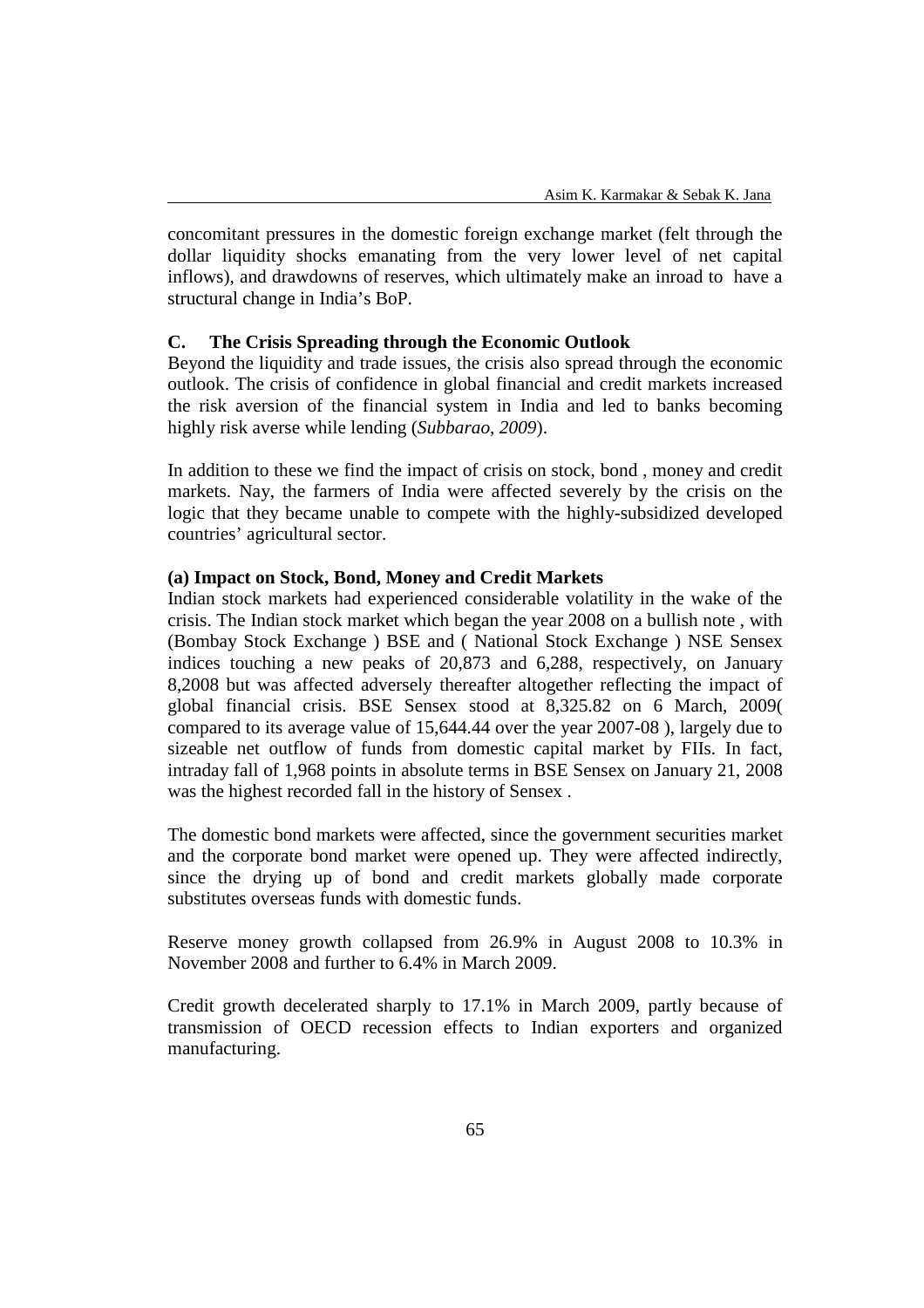Thus it is obvious that bond, money and credit markets had been affected indirectly through the dynamic linkages. We can argue on the basis of results that that the global forces have dampened the domestic activity.

**(b) Impact on workers**: It is now obvious also that such global crisis adversely affected upon workers of India through falling employment, lower wages (sometimes through reduction of even nominal piece- rate wages among more than 8 million home-based women workers working in the unorganized sector) and more adverse working conditions, and indirectly through reduced access to public goods and services.

## **D. India: Managing the Impact of the Global Financial Crisis**

In response to the crisis, the Indian government, as apart from China, with sizeable reserves and large fiscal deficits relied more on monetary policy to ease access to capital for manufacturers and entrepreneurs took several economic stimulus packages to face the impact of the crisis and steps to maintain the stability of its currency, to augment foreign exchange liquidity, and keep credit delivery on track so as to avoid dampening growth. Apart from drastically cutting the interest rate from 9 per cent to 4.7 per cent, the lowest level since 2004, the RBI took non-conventional measures by establishing a rupee–dollar swap facility for the Indian banks to assist in managing their short-run foreign funding requirements. The Indian government invoked emergency provisions of the FRBM Act to relax fiscal targets and launched two stimulus packages in December 2008 and January 2009. These combined efforts amounted to about 3 per cent of GDP. They included additional public expenditure (capital expenditure), expending on infrastructure, cuts in indirect taxes, expanded guaranteed cover for credit to small and micro enterprises, and additional support to exporters. Domestic stimulus measures include spending on the social safety net for the rural poor, a farm loan waiver package, and salary increases for government staff, which were intended also to stimulate demand (*Chin, 2013*).

## **4. Impact of Euro Zone Crisis in the Spring of 2010 on China and India**

The unfolding of euro zone crisis (a crisis stemming from banks and other financial institutions with weakened balance sheets are overexposed to the risk of default with the potential defaulters are called states ), the austerity measures in advanced economies, recession in many euro zone countries, risk on/ risk off behaviour of investors and the uncertainty surrounding the future of euro zone have adversely affected the global economy as well as economic activity in emerging and developing economies like China and India as well.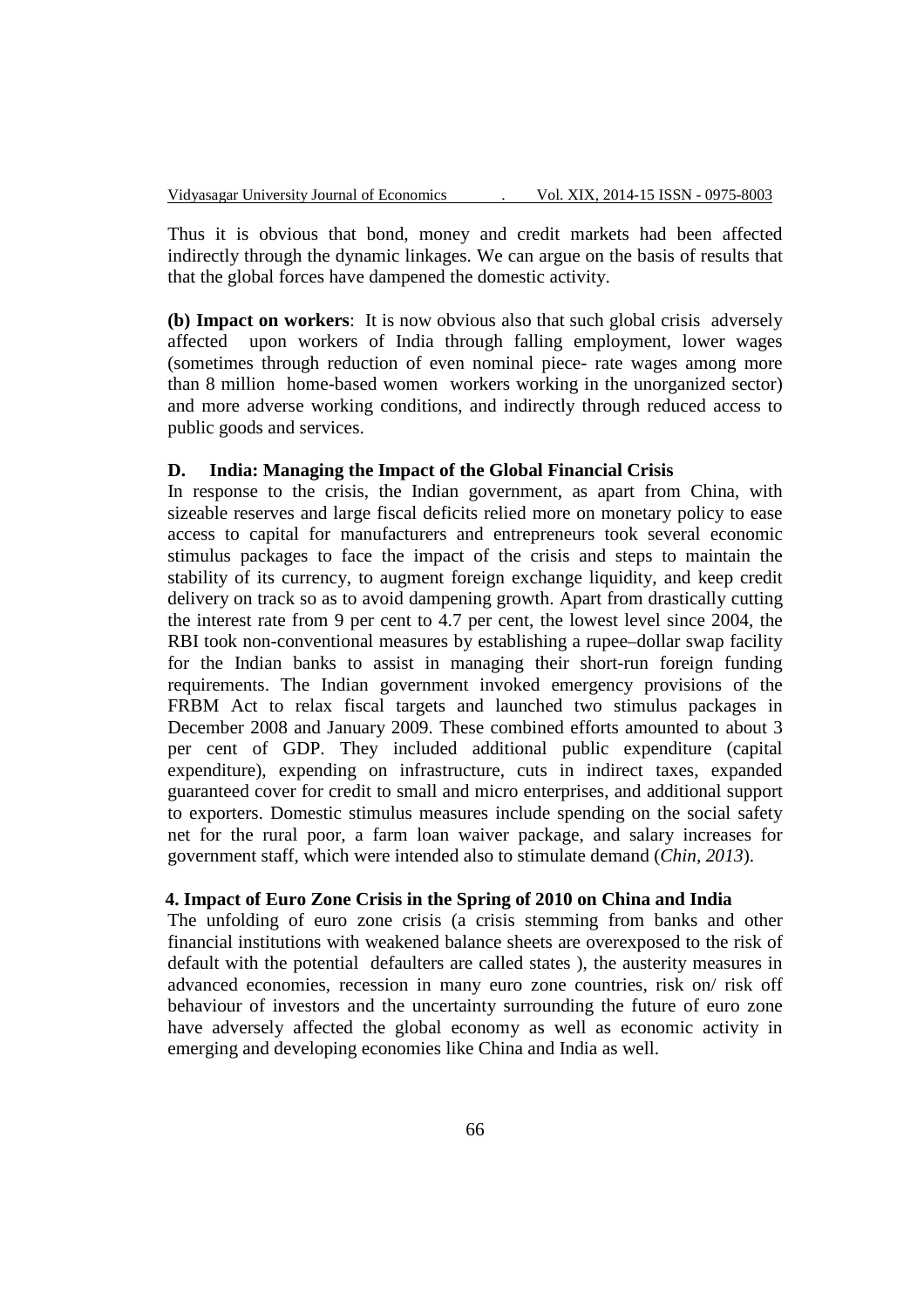### **4.1 Impact of Euro zone Crisis on China**

China's rising integration with the world economy makes it increasingly vulnerable to external shocks. The country's GDP is now about 70% dependent on international trade and investment. So China has been vulnerable to external financial shocks. China, though with its strong high growth economy and largest foreign exchange reserves had been badly hurt due to Eurozone debt crisis since the European Union is China's largest export market. This was happened via trade and financial linkages on the markets of China. The demand for exports from Euro Area has dampened and China had been more affected than India due to its higher share of exports in GDP as mentioned in the introduction. Besides, the crisis had impacted the capital flows into China in the form of Foreign Direct Investment (FDI) and Foreign Institutional Investment (FII) as well as remittances. This is also true for India (Table 4 and 5). China has promised to shore up the Euro by buying up government debt of countries like Spain, and Italy.

|        | 2000                                                       | 2006  | 2007  | 2008  | 2009  | 2010  | 2011  | 2012  |
|--------|------------------------------------------------------------|-------|-------|-------|-------|-------|-------|-------|
| India  | 759                                                        | 15046 | 18835 | 19365 | 15144 | 17195 | 11097 | 7134  |
| China  | na                                                         | 17634 | 26506 | 55907 | 56529 | 68811 | 74654 | 87804 |
| $\sim$ | $T_{\rm D}$ $\cap$ $T_{\rm D}$ $\cap$ $\cap$ $\cap$ $\cap$ |       |       |       |       |       |       |       |

## **Table 4: Outflows of FDI (million US \$)**

Source: IBGE, 2014

India's growth declined from an average of 8.3 per cent per annum during 2004- 05 to 2011-12 to an average of 4.6 per cent in 2012-13 and 2013-14. What was particularly worrisome was the slowdown in manufacturing growth that averaged 0.2 per cent per annum in 2012-13 and 2013-14.

|       | 2000 | 2006 | 2007 | 2008 | 2009 | 2010  | 2011  | 2012  | 2013  |
|-------|------|------|------|------|------|-------|-------|-------|-------|
|       |      | 2282 | 3484 | 4187 | 3774 |       |       |       |       |
| India | 4029 |      |      |      |      | 34847 | 46556 | 36860 | 28807 |
| Chin  | 4071 | 6302 | 7476 | 9239 | 9003 | 10573 | 11601 | 11171 | 11758 |
| a     |      |      |      |      |      |       |       | O     | O     |

## **Table 5: Inflows of FDI (million US \$)**

Source: IBGE, 2014.

## **4.2 Impact of Euro Zone Crisis on India**

The fallout for the Indian economy from the Euro zone crisis had been a sharp deceleration in exports and a slowdown in GDP growth.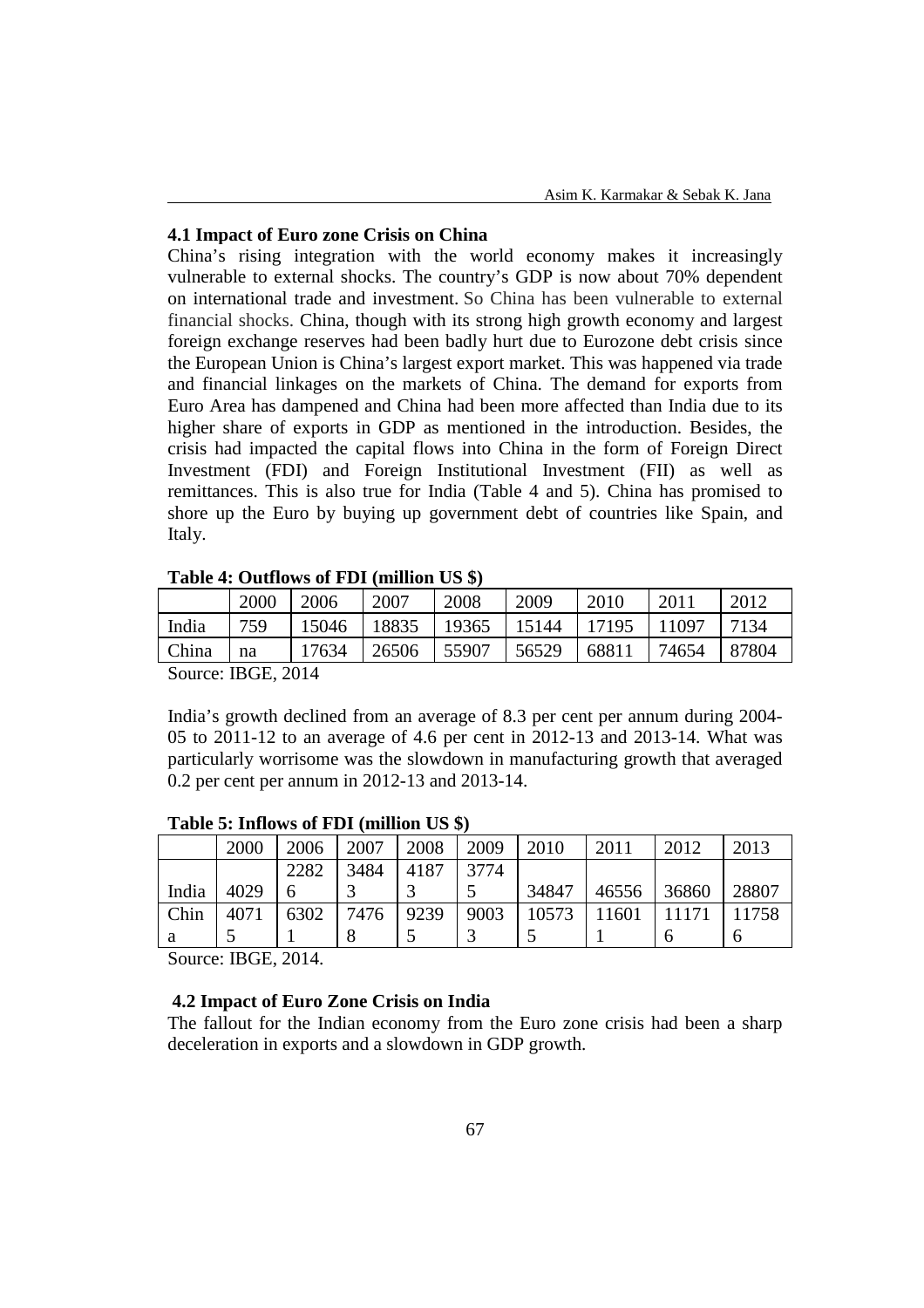Mirroring the global trend, India's exports (merchandise and services) which had robust growth of 30.1 per cent in the five pre-crisis years (2003-2007) decelerated to 16.0 per cent in the five post-crisis years (2009-2013). India's export growth in the last five years has seen ups and downs, being in negative territory twice in 2009-10 as an aftershock of the 2008 crisis and in 2010-13 as a result of the euro zone crisis and global slowdown.

Import demand however has remained resilient because of the continued high international oil prices that did not decline, unlike what happened after the Lehman meltdown of September, 2008.

The high value of gold imports, driven mainly by the 'safe haven' demand for gold that has led to a sharp rise in prices, contributed to the high import bill and widening of the trade deficit.

The widening of trade deficit to 10.2 per cent of GDP in 2011-12 had upset the supply-demand balance in the domestic foreign exchange market, placing downward pressure on the currency. The rupee was under pressure since August 2011, particularly when US sovereign rating was downgraded and the euro zone crisis escalated. The currency went steadily downhill till the end of July, 2012. The real effective exchange rate, which takes into account domestic inflation in India, and is an important determinant of the competitiveness of Indian exports, has depreciated by about 11 per cent since mid – 2011 to July 2012. A simple recent years' look at the indices of real effective exchange rates suggests that since the crisis of 2013, India's rupee has appreciated by 19.4 percent (October 2016 over Jan 2014) according to the IMF's measure, and 12.0 percent according to the RBI's measure.

The trade deficit has remained high at 10.8 per cent of GDP in 2012, with current account deficit at 4.7 per cent of GDP (Table 6). The trade deficit, as a result, increased to US\$ 189.8 billion in 2011-12. With invisible surplus of US\$ 111.6 billion (6.0 per cent of GDP), the current account deficit had widened to record 4.2 per cent of GDP. This is unlike the situation during the 2008 crisis, when the high trade deficit of 9.8 per cent of GDP in 2008-09, was partly offset by an invisible surplus of 7.5 per cent, lowering current account deficit (CAD) to 2.3 per cent of GDP. The signs of strain on BoP continued in the first half of 2012-13 (April-September 2012) with the trade deficit of US\$ 90.7 billion increasing to 10.8 per cent of GDP and CAD of US\$ 39.0 billion at 4.6 per cent of GDP. The stress in India's BoP, which was observed during 2011-12 as a fallout of the euro zone crisis and inelastic domestic demand for certain key imports, continued through 2012-13 and 2013-14.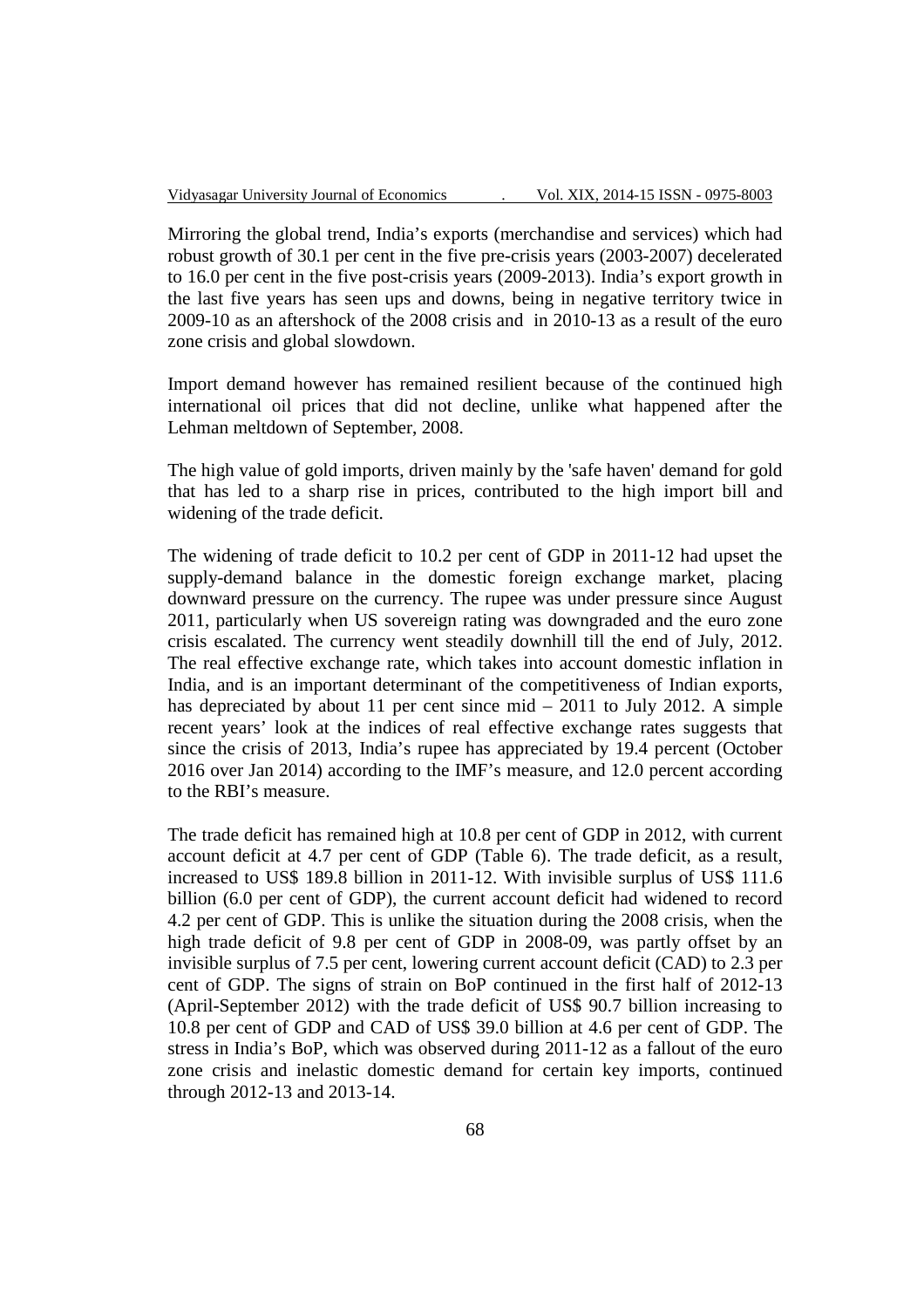The high CAD has had implications for rupee volatility and business confidence in the economy. A positive development was that high CAD had lately been financed by capital inflows, which explains why the downhill movement of rupee, witnessed till July 2012, has been largely arrested. There has however been high dependence on volatile portfolio flows and external commercial borrowings. This makes capital account vulnerable to a 'reversal' and 'sudden stop' of capital, especially in times of stress.

|                                                                     | 2000   | 2006   | 2007   | 2008   | 2009   | 2010   | 2011   | 2012  |
|---------------------------------------------------------------------|--------|--------|--------|--------|--------|--------|--------|-------|
| India                                                               | $-0.6$ | $-1.0$ | $-1.3$ | $-2.3$ | $-2.8$ | $-2.8$ | $-4.2$ | $-4.$ |
| China                                                               | 1.7    | 8.5    | 10.1   | 9.3    | 4.9    | 4.0    |        | 2.3   |
| $T_{\text{D}}$ $\alpha$ $\Gamma$ $\alpha$ $\beta$ $\beta$<br>$\sim$ |        |        |        |        |        |        |        |       |

**Table 6: Share of Current Account Surplus (+)/deficit (-) to GDP (%)** 

Source: IBGE, 2014

Though the outlook is now better for India, the situation is still fragile for India with the deep scars left by the 2008 and 2010 crisis still visible.

#### **5. Implications of Financial Crises for China and India**

So far as the Indian economy is concerned, it after reporting fairly robust growth of over 9 per cent during 2005-08, moderated to a growth of 6.7 per cent because of the global financial crisis and to a growth of 5.5 per cent following the sovereign debt problem in the Euro zone. There is evidence that the sequence and timing of financial sector reforms can mitigate financial turmoil and, thereby prevent negative effects. But financial liberalization without the proper surveillance capability against the several risks<sup>5</sup> inherent in global capital flows may destabilize local financial sectors, real economies, and domestic political environments. However, implementing the prudential regulation to shelter developing countries like China and India from the ups and downs of global finance capital is not easy. As is now evident and clear in the current crises, even the developed countries with their proclaimed advanced financial systems have not been able to effectively take on this important task.

Volatility and contagion in the International Financial Markets increase the incidence of financial crises and growth volatility in the developing world (like India and China), reduce policy space to adopt counter-cyclical macroeconomic policies. Therefore, a major task of a development-friendly international financial architecture is to mitigate pro-cyclical effects of capital flows and to promote about counter-cyclical macroeconomic policies in the developing world. To achieve these objectives, a series of useful policy instrument can be developed including explicit introduction of counter-cyclical criteria in the design of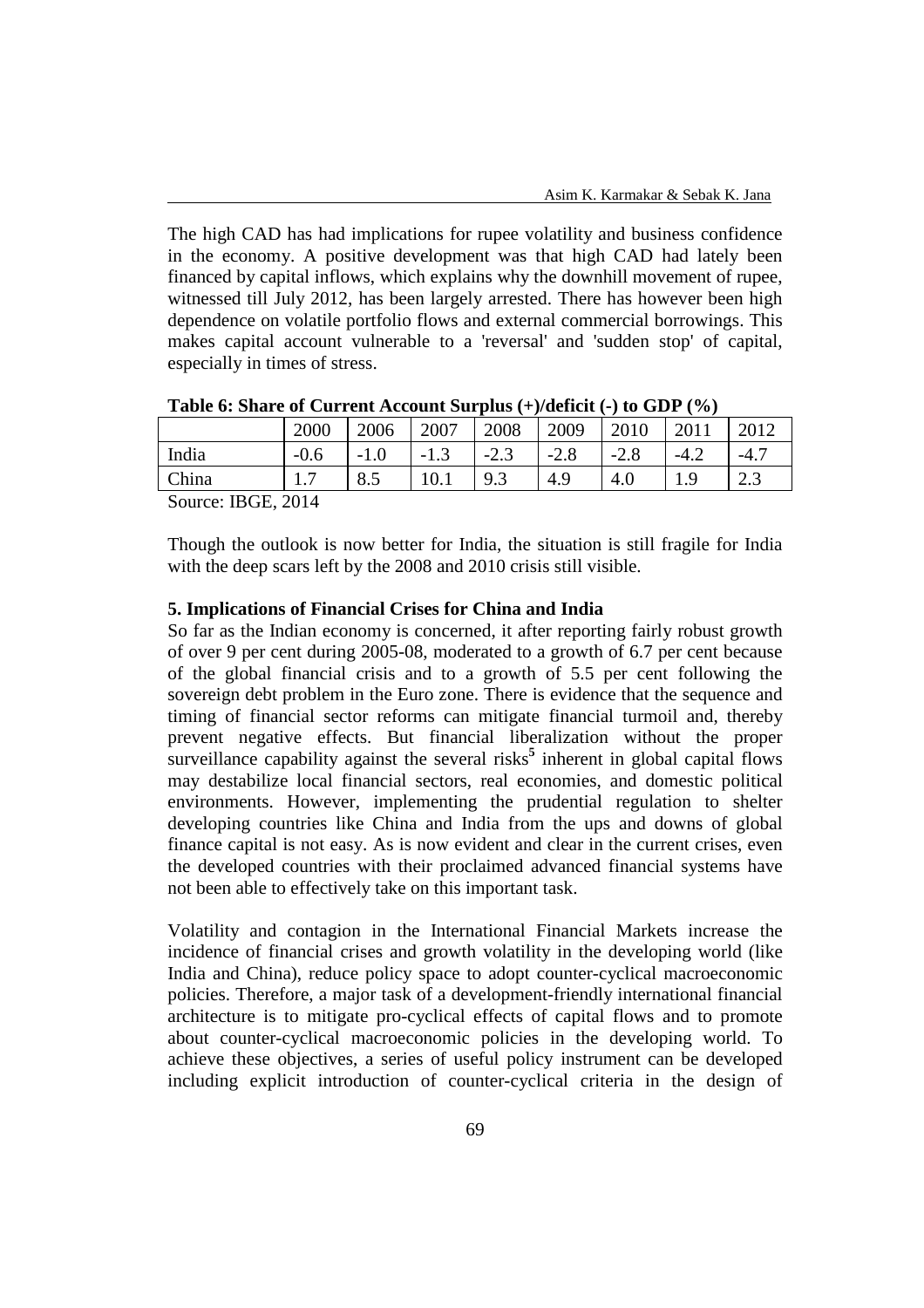prudential regulatory frameworks: designing market mechanisms that better distribute the risk faced by the developing countries throughout the business cycle: and better provision of counter-cyclical official liquidity to deal with external shocks. Such measures would make capital flows better support development.

On the macroeconomic front, financial crises manifest capability failure on the part of monetary authority (to maintain exchange rate stability, besides stabilizing rate of interest or protecting the foreign exchange reserve) as well as the commercial banking system (in maintaining a balance among liquidity, profitability and solvency) along with non-functioning of the free market system. The sovereign debt crisis in EUROZONE in recent years—a development of the financial and economic crisis unique to Europe-- has not only aggravated the macroeconomic conditions of the countries of the EUROZONE but also in turn, has deeply affected the balance sheets of global banks having exposures to China and India. The European debt crisis and the global slowdown are creating serious headwinds for the Indian and Chinese recovery and posing major challenges for the economy. On the domestic front, the large twin deficits pose significant risks to macroeconomic stability and growth sustainability.

### **6. Conclusions**

The 2008 global financial crisis and subsequent slowdown in the World economy with Eurozone crisis at its acme have clearly demonstrated that through contagious effect tremors originating in one corner of the world can quickly reach other parts, among others via the trade and financial channel.

More than a decade later after Asian crisis in 1997-98, the 2008 Global crisis erupted because no economy was an island to itself. A chain of domestic events can be catastrophic when linked globally. The crisis was a network crisis— a crisis of national and global governance in a networked world— a crisis where shocks are propagated internationally**<sup>6</sup>** . The 2007-08 financial crisis is a banking crisis stemming from reckless provision of mortgages to low- income household in the USA ( so-called subprime mortgages) and repackaging of these mortgages via an array of financial instruments that both dispersed and disguised the risk associated with them. Undoubtedly this was a key element; it is only a part of the story. The events of 2007-8 and 2010-12 are best understood as part of the broader crisis of the financial system that is rooted in a fundamental feature of capitalism— debt. Capitalism depends fundamentally on debt, in the sense that it depends on credit— the promise to pay— and the continuous provision of money, in the form of interest bearing loans, by banks and other financial institutions to finance both production and consumption( *Karmakar and Jana 2015*). Without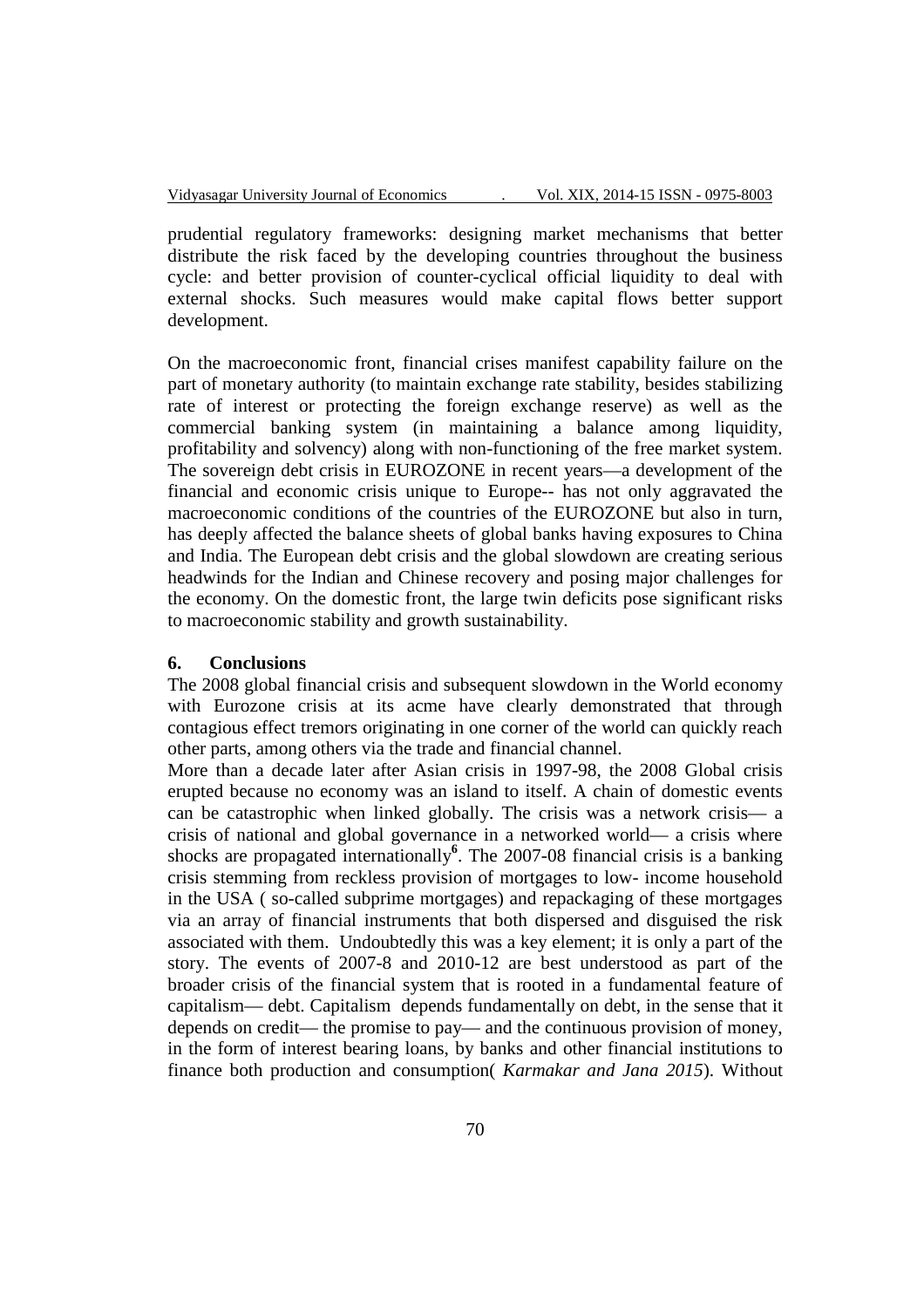credit-debt, the production and consumption would cease, and capitalism would grind to a halt.

In fact, recent new-style financial collapses offer China and India to learn some hard economic policy lessons: apply the optimum order of liberalization, apply temporary restrictions on capital inflows, and apply a temporary exchange rate anchor in that unrestricted movements of capital, for example, are dangerous; that there is no simple risk-free, fast track to sustained growth by opening up too quickly to capital flows and to allowing exchange rate to appreciate. They also clearly demonstrate the need for strengthening domestic banking with sufficient regulation for its stability and to achieve sustainable economic growth, strong financial system is urgently called for in order to discriminate against the inflow of hot money, to create financial safety nets and the necessary institutional framework to resolve the problems of poor policy response, moral hazards and information asymmetry ( *Karmakar, 2014*)

Two major financial crises of the new millennium have raised the case of global rethinking of the current international financial architecture. Reforming the international monetary system in a direction consistent with the need to cope with today's world challenges is the need of the hour.

## **End notes:**

**1. Bubbles**: Bubbles are typically associated with dramatic asset price rises followed by a collapse. Bubbles arise if the price of assets exceeds the asset's fundamental value. This can occur if investors hold the assets because they believe that they can sell it at higher price than some other investors even though the asset's price exceeds its fundamental value. Famous historical examples are Dutch tulip mania (1634-7), the Mississippi Bubble ( 1718- 20) , the South Sea Bubble (1720), and the 'Roaring '20s' that preceded the 1929 crash. More recently, up to March 2000 Internet share prices (CBOE Internet Index) surged to astronomical heights before plummeting by more than 75 per cent by the end of 2000.

Asset bubbles are damaging to the real economy because sooner or later they implode, hurting the real wealth of households and corporations and thereby reducing consumption, employment and incomes. Similarly the housing bubble is considered as detonator of the gravest financial crisis of 2008 since the Great Contraction of the 1930s

**2**. **Contagion**: Contagion is spill-over of a crisis from one country to other and it works through

(a) (Herding when all economic agents follow the lead of the market,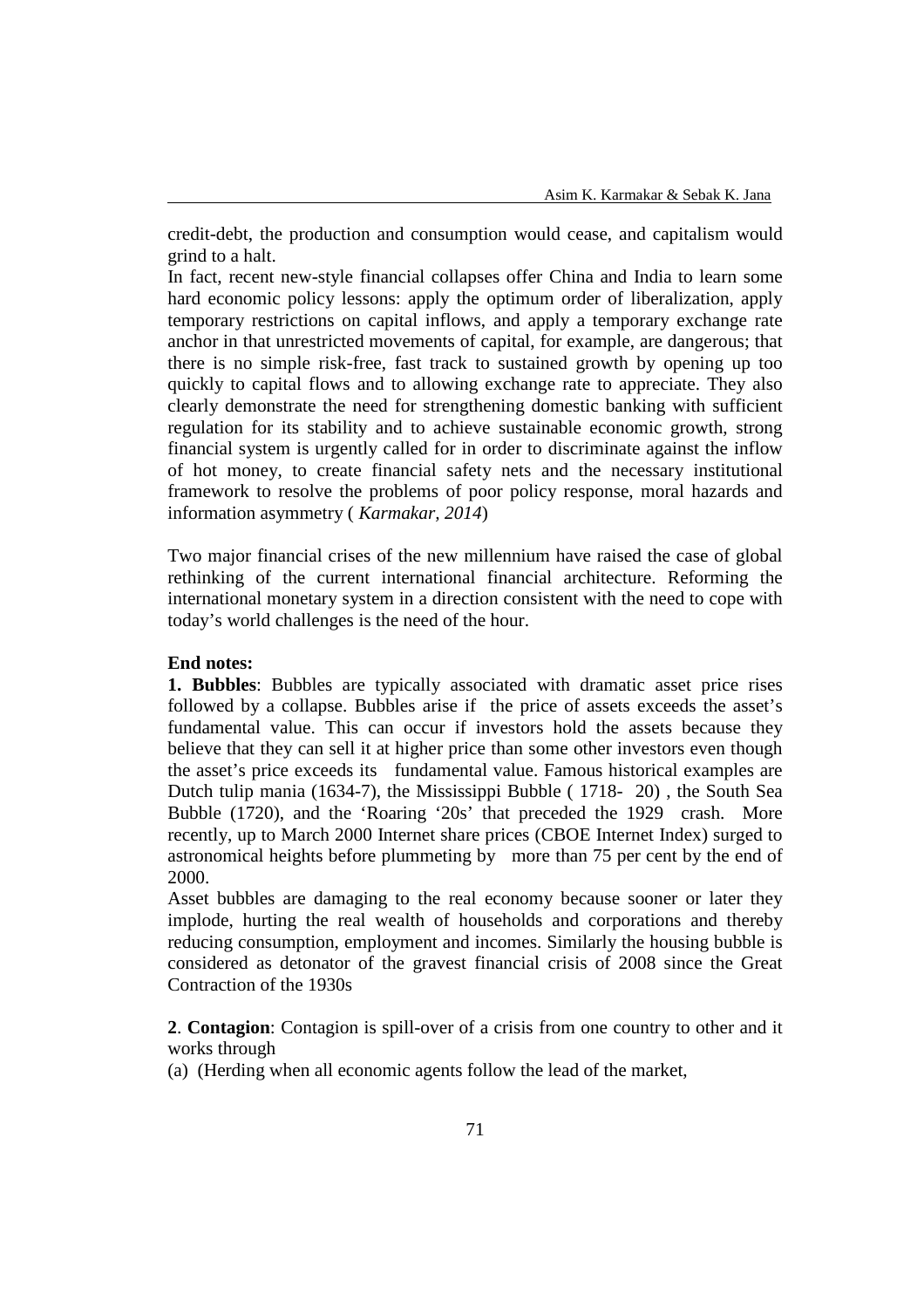(b) *non-rational sentimental behaviour* on the part of the investors who detect a weak fundamentals in one country and if the country locked in crisis, they tend to become more sensitive to the risks in other countries with similar fundamentals, reduce their exposure to these countries and, thereby, contribute to spread the crisis across economies ,

(c) *in the case of highly integrated capital markets* of two or more economies, where shocks to the larger country are quickly transmitted through trade in assets, (d) *rational speculator's behavior* is the case when the eruption of a crisis in a certain country indicates to each investor that other investors will attack vulnerable countries in the future,

(e) *(regional) trade* : Once a country has suffered a speculative attack, its trading partners and competitors are disproportionately likely to be attacked themselves. More precisely, the episode runs thus: if the first-victim country depreciates, then other countries will depreciate. This type of story is very much akin to the 'first generation' models of currency crises triggered by inconsistent macroeconomic fundamentals in the first-victim country,

(f) *Contagion as a Consequence of Co-operation/ Co-ordination which lacks Credibility* in which cases the probability of devaluation increases in both countries when both seek either cooperation or coordination.

There is a somewhat different story which emphasizes the role of trade in transmitting currency crises induced by self-fulfilling expectations in the firstvictim countries to regional trade partners. This story is akin to 'second generation 'models of speculative attack,

 (g) *Contagion through the balance of payments / money demand*: The question here is why speculative attacks tend to spread, and precisely, where the collapse of one parity can lead to a speculative attack on another parity that otherwise could not have occurred. The answer is yes, provided the both countries are closely connected with each other by trade ties, so that the parity changes via depreciation. In such a scenario, the exchange rate floating of the first currency after a successful attack on its earlier peg, can trigger another speculative attack on the second currency.

**3. Decoupling Hypothesis**: The initial effect of the sub-prime crisis unleashed in USA was, in fact, positive, as India received accelerated Foreign Institutional Investment (FII) flows during September 2007 to January 2008. This contributed to the debate on "decoupling hypothesis," where it was believed that the emerging Asian economies, especially the larger ones like China and India could remain insulated from the crisis and provide an alternative engine of growth to the world economy in moderating the global downturn and paving the way for a worldwide recovery in a year or so. It was also believed and there were also arguments that the "strong" domestic financial sector of these economies would be capable to be remain immune to shocks from the international financial system. The arguments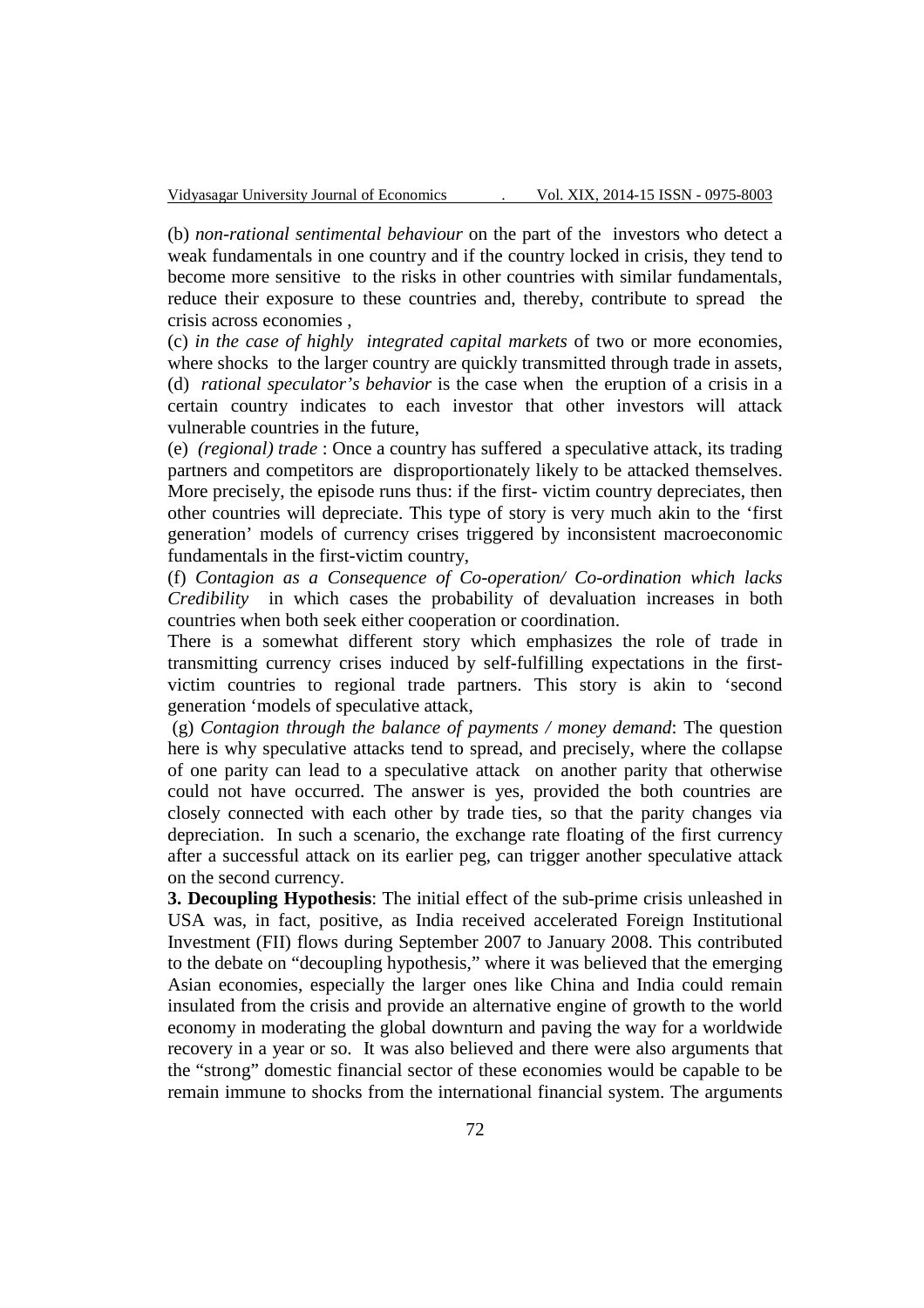soon proved unfounded as the global crisis intensified and spread to the emerging economies through different channels as mentioned in the paper thus nullifying the decoupling hypothesis.

**4. Currency crisis:** A currency crisis occurs when there is a wave of selling of a currency that is fixed in value by a central bank. If the central bank's effort to preserve the pegged value be unsuccessful, it is forced to devalue the currency. The depreciation raises the cost of imports and servicing foreign debt and may induce a contraction in output in the short run as well as higher inflation rates. A successful defense of a currency peg is costly if the central bank is forced to raise interest rates or spend its foreign currency reserves to preserve the pegged rate.

The experience of the East Asian countries in 1997-98 demonstrated that the simultaneous occurrence of currency and banking crisis--a twin crisis. These crises often take place after a shock to the financial sector due to financial liberalization or increased access to international capital markets. The banking crisis usually precedes the currency crisis, but the latter deepens the impact of the former, creating a "vicious cycle."

**5. Currency Risk:** (culminating through the sudden large volume of capital inflows to put pressure on the domestic currency to appreciate and a large appreciation of the domestic currency is problematic because it undermines export competitiveness, causing what is often called the 'Dutch Disease')

 C*apital Flight Risk* ( that induces a vicious cycle of additional capital flight and currency depreciation, debt service difficulties and reductions in stock or other asset values thus making the investors panicky for which they sell their assets *en masse* to avoid the new capital losses being brought about by anticipated future depreciations of currency or asset values and when government fails to restrict the kinds of capital flows, viz. portfolio investment, short-term foreign loans and liquid form of FDI, this risk is severe),

F*ragility risk (*essentially referring to the vulnerability of an economy's internal and external borrowers to internal and external shocks that jeopardize their ability to meet current obligations, causing maturity mismatch or 'Ponzi' financing as coined by Minsky when borrowers finances long-term obligations with short-term credit, for example.), Sovereignty Risk (risk that a government will face constraints on its ability to pursue independent socio-economic policies) and

*Contagion Risk* (refers to the danger of a country falling victim to financial and macroeconomic instability that originates elsewhere. Among them, severity of contagion risk obviously depends on the extent of currency, flight and fragility risk, while financial integration is the carrier of contagion risk. Countries can reduce their contagion risk by maintaining their degree of financial integration and by reducing their vulnerability to currency, flight and fragility risks through a variety of financial controls (*Grabel*, *2003*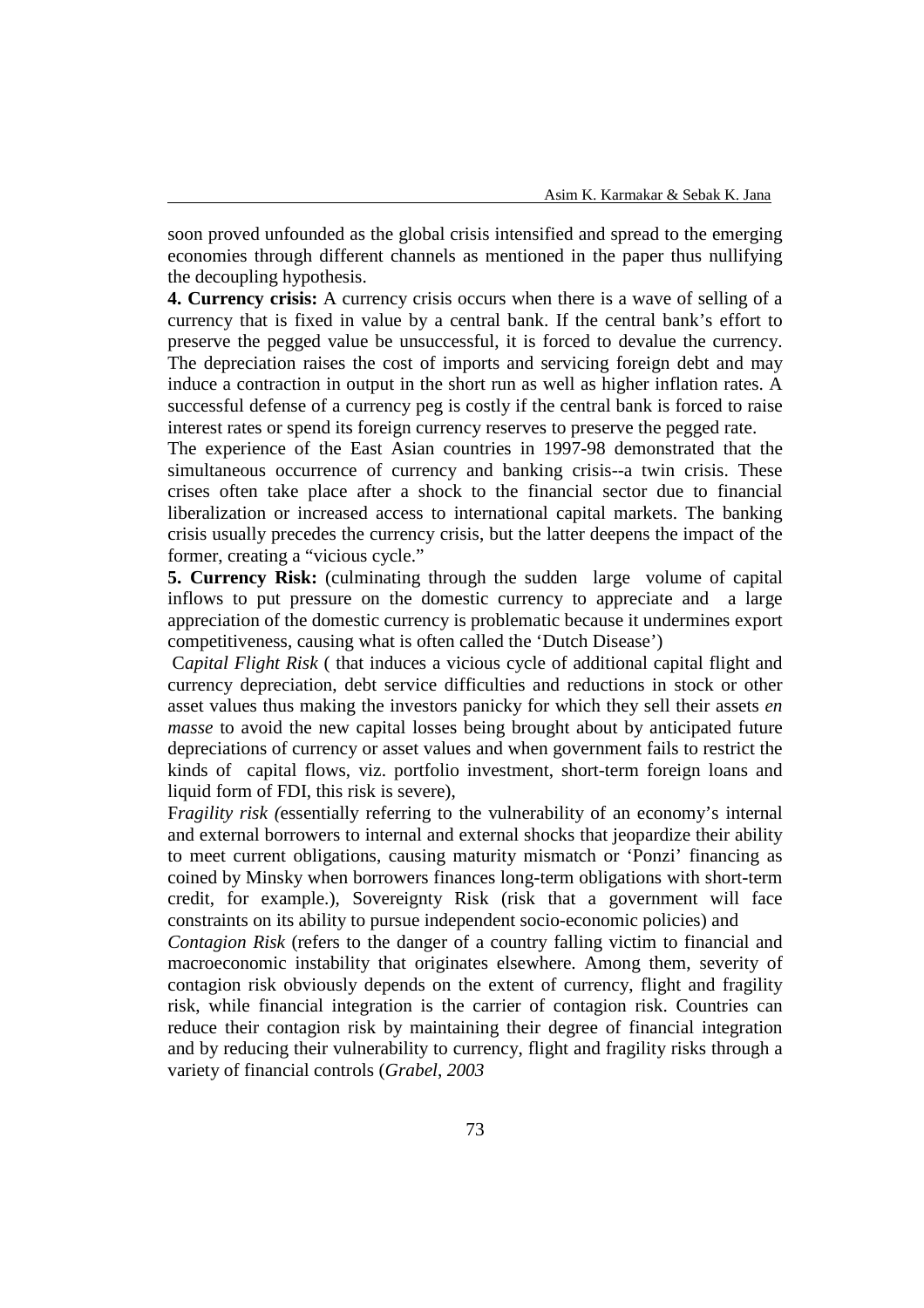**6. How are shocks propagated internationally**? Kristin Forbes (2001) articulates that the first channel by which a shock to one country could be transmitted to firms in other countries is through product competitiveness. A second mechanism by which a shock to one country could be propagated is through an income effect that lowers a firm's product. A third channel by which a firm can be affected by shocks in other countries is through a credit crunch. A financial shock to one country causes investors in that country to withdraw their deposits. A fourth channel by which shocks could be transmitted internationally is through a forced –portfolio re-composition. A final channel by which countryspecific shocks can be transmitted is through wake-up call effect where new information about the crisis from another country wakes up home people with the severity and seriousness of the crisis.

#### **REFERENCES**

- Allen, Franklin, Masahiko Aoki et al. (eds.), (2012): *The Global Macro Economy and Finance*, International Economic Association Conference (IEA) Volume No. 150-III, Palgrave Macmillan, UK.
- Aoki, Masahiko and Jinglian Wu (eds.), (2012): *The Chinese Economy: A New Transitio*n, International Economic Association Conference( IEA ) Volume No. 150-V,Palgrave Macmillan, UK.
- Barton, J. H., Goldstein, J. L., Josling, T. E., & Steinberg, R. H. (2008): *The Evolution of the Trade Regime: Politics, Law, and Economics of the GATT and the WTO*. Princeton University Press, Princeton.
- Chin, Gregory (2013): "Mediating Financial Instability: China, the BRICS, and Continuing Rise," in Savona, P, John J. Kirton and Chara Oldani (eds.), *Global Financial Crisis: Global Impact and Solutions,* Ashgate Publishing Ltd, England.
- Fogel, Robert (2010): "Why China's Economy Will Grow to \$123 Trillion by 2040", *Foreign Policy*, January.
- Forbes, Kristin ( 2001): "How Are Shocks Propagated Internationally?" In Glick, Reuven, Moreno, Ramon, & Spiegel, Mark M. (eds.), (2001) *Financial Crises in Emerging Markets*, Cambridge University Press, Cambridge, UK.
- Government of India: *Economic Survey*, Various Issues, Ministry of Finance.
- Grabel, Ilene (2003): International Private Capital Flows and Developing Countries. In Chang, Ha-Joon (ed.), *Rethinking Development Economics*, Wimbledon Publishing Company, London.
- IBGE ( 2014): BRICS : joint statistical publication : 2014 ; Brazil, Russia, India, China, South Africa /IBGE. - Rio de Janeiro.
- Karmakar, Asim K. (2014): "Contagious Financial Crises in the Recent Past and Their Implications for India", in Ambar Nath Ghosh and Asim K.